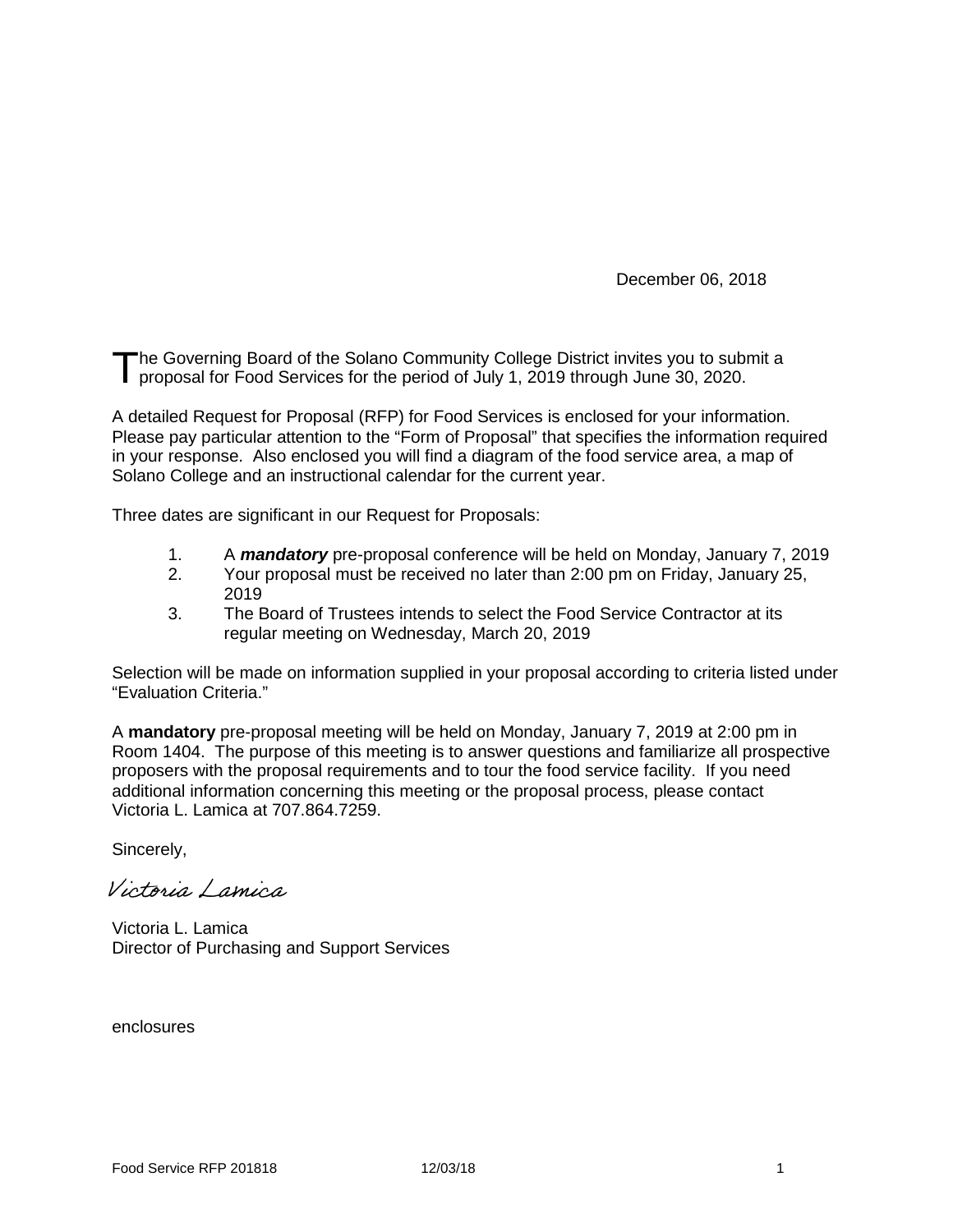## **REQUEST FOR PROPOSAL**

NOTICE IS HEREBY GIVEN that the Solano Community College District of Solano County, hereinafter referred to as the District, will receive proposals up to but not later than **2:00 pm, Friday, January 25, 2019** for the

#### FOOD SERVICE CONTRACT

and such proposals shall be received at the Office of the Director of Purchasing & Support Services, Administration Building, Room 606.

> Mailing Address: Solano Community College District Purchasing & Support Services 4000 Suisun Valley Road Suisun CA 94585

SPECIFICATIONS: May be obtained from the Office of the Director of Purchasing & Support Services at the above location or address.

PROPOSAL FORM: All proposals must conform and be responsive to the proposal requirements.

PRE-PROPOSAL CONFERENCE: A mandatory pre-proposal conference will be held on Monday, January 7, 2019 at 2:00 pm for the purpose of acquainting all prospective proposers with the proposal requirements and the cafeteria facility.

THE DISTRICT: Reserves the right to reject any or all proposals.

Solano Community College District

Victoria Lamica entitive to the control of the By:\_

 Victoria L. Lamica Director of Purchasing & Support Services Solano Community College District

Suisun, California Dated: December 6, 2018 Publish Dates: December 13, 2018 December 20, 2018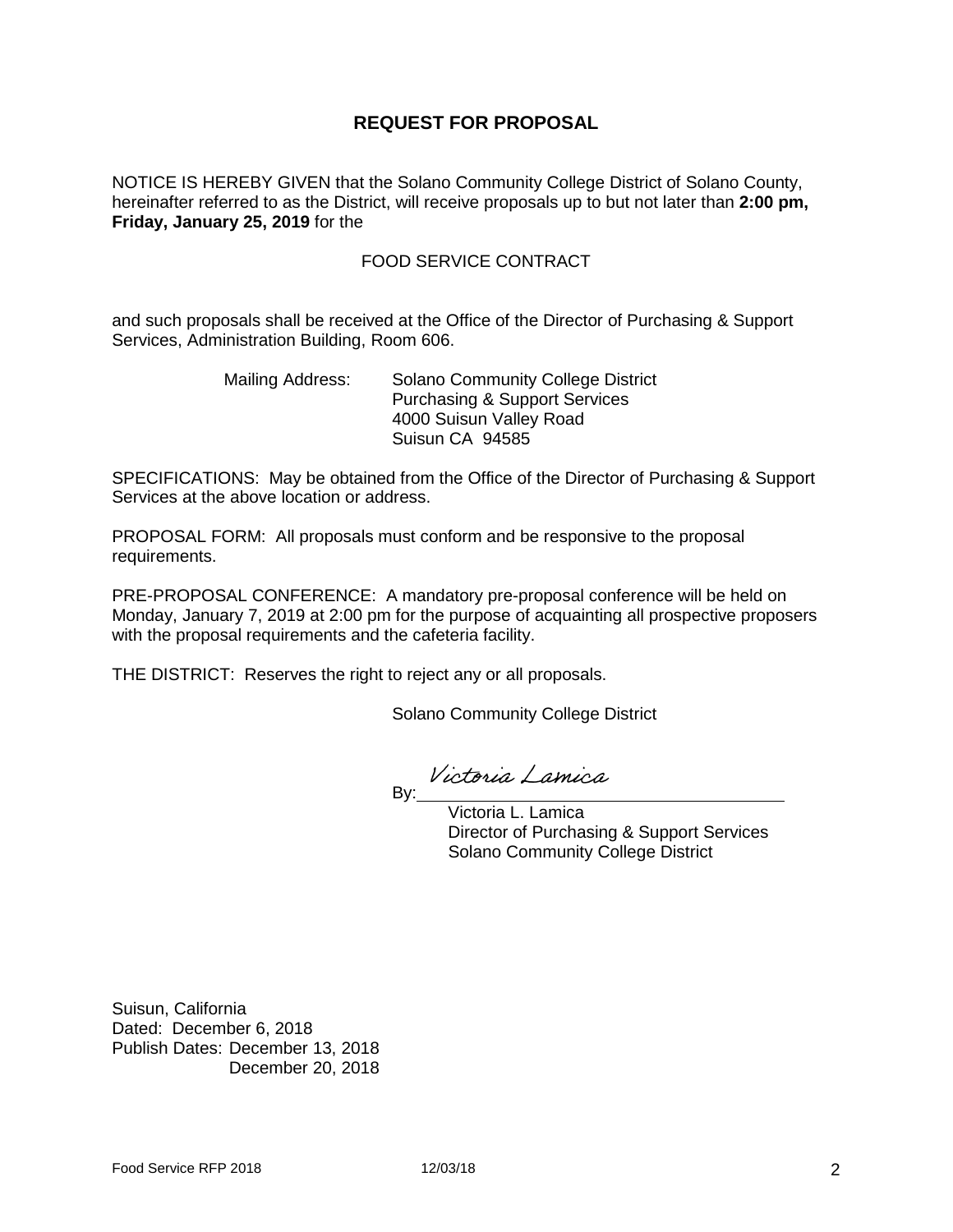## **TABLE OF CONTENTS**

| <b>Additional Attachments:</b><br><b>Food Services Agreement</b><br>Academic Calendar 2019-20 |  |
|-----------------------------------------------------------------------------------------------|--|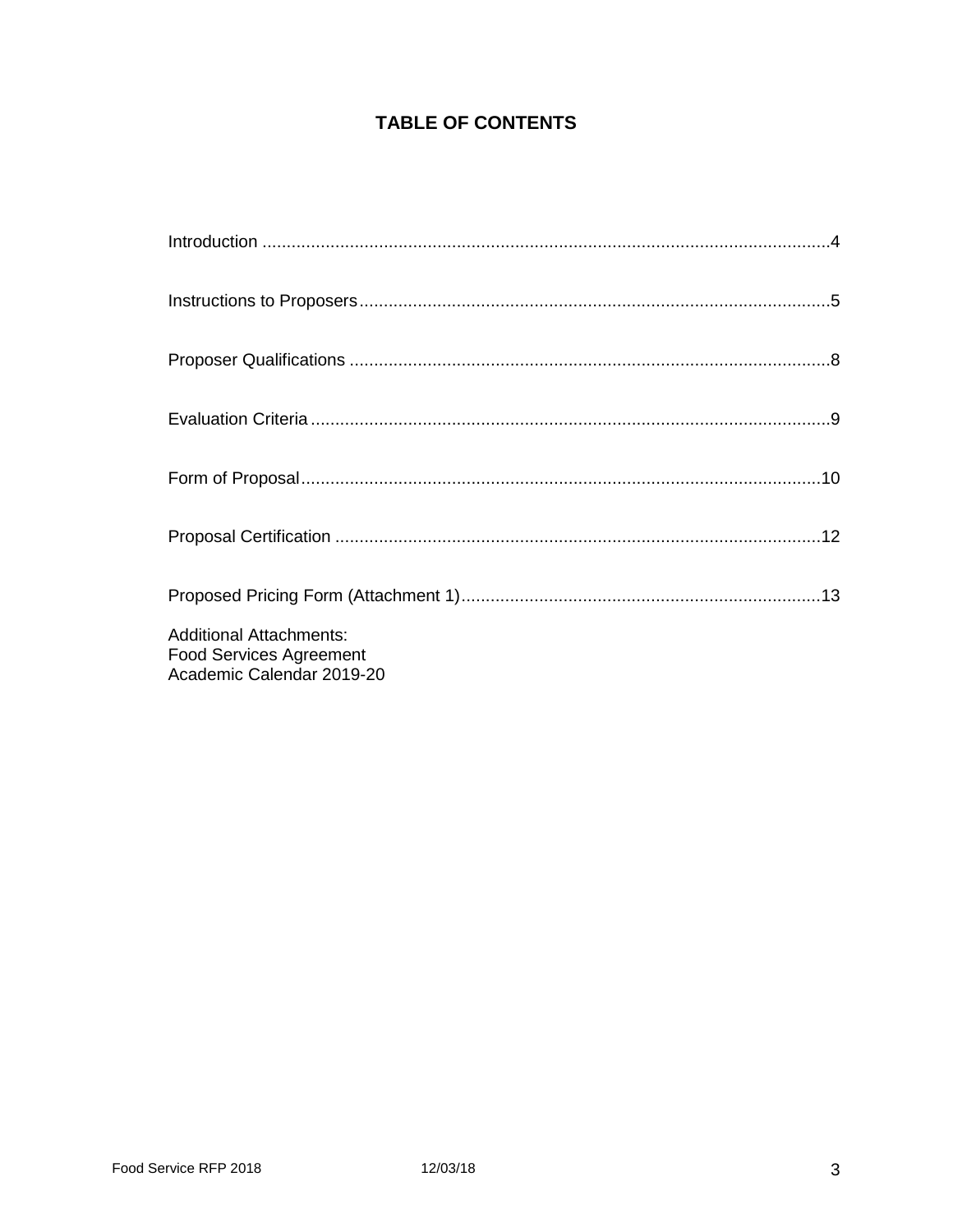## **INTRODUCTION**

The Solano Community College District (SCC) seeks proposals from qualified food service vendors to provide cafeteria and catering services for a one (1) year period from July 1, 2019 to June 30, 2020 with four (4) annual renewal periods. Continuing renewal and cancellation terms shall be negotiated with the successful proposer.

Solano College is a two-year higher education institution and is one of 107 colleges in the California Community College system. More than 10,000 full and part-time students are enrolled in day and evening classes each semester. The regular academic calendar runs approximately from the third week in August through the end of May. Summer school classes are offered Monday to Thursday and run from the end of May through the first week in August. Food service is also provided for the summer sessions. There are no residence halls on campus. The colleges employs 300 full-time faculty and staff and 270 part-time employees.

Food services are offered on a daily basis at the Solano College Suisun Valley campus and catering services frequently requested ranging from coffee service to full course meals. The kitchen facilities are located at the main campus at 4000 Suisun Valley Road in Suisun, CA.

The District will consider renovations, which will improve service and/or make the operation more efficient. Renovations may be minor and/or cosmetic in nature or more significant. The proposals should specify the level of financial responsibility proposers are willing to commit towards any renovations. In addition, the District will consider food service alternatives and product varieties to support a healthy food system. The proposals should include a description of any options, alternatives or innovations for the District.

The District's intent is to provide a quality food service to its clientele at competitive prices. In addition to explaining programs involving "typical" services such as snack bar and cafeteria selections, proposers should outline any programs for specialized or extraordinary services which they propose to make available, either on a continuing basis or promotional basis. It should be understood that as an educational institution, the District feels its food service should contribute to its educational objectives. Well balanced, nutritional meals as well as convenience items should be included in the daily menu.

The District expects proposers to present a complete program for the management of its food service and to include verifiable examples of successful programs. In addition to menus and prices, proposals should include a quality assurance program, promotional programs and décor ideas all in sufficient detail to allow the District to evaluate the intended operation from the standpoint of quality, costs and service.

The current contract expires June 30, 2019. The District expects the Contractor to begin full onsite operations on July 1, 2019.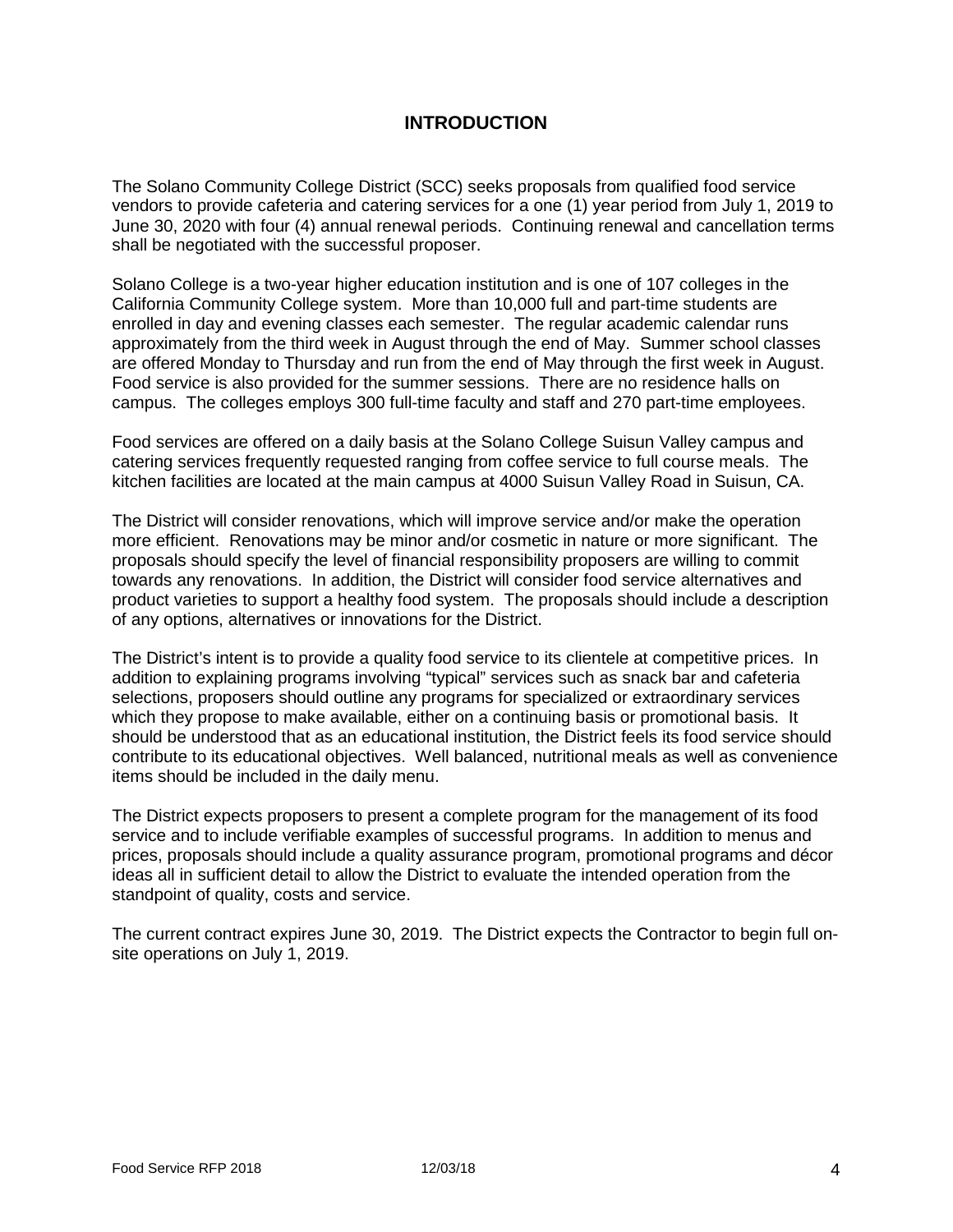## **INSTRUCTIONS TO PROPOSERS**

No proposals shall receive consideration by the Solano Community College District (hereinafter "District") unless made in accordance with the following instructions:

1. Deadline for Receipt of Proposal: Proposals must be received by the Director of Purchasing & Support Services, Administration Building, Room 606, Solano Community College District, 4000 Suisun Valley Road, Suisun, CA 94585 **no later than 2:00 pm on Friday, January 25, 2019**. Proposals must be in an envelope marked "Proposal – Food Services." The District suggests that proposals be hand delivered in order to ensure their timely receipt.

No telephone, fax or e-mail proposals will be considered. Proposals received after the time for closing will be returned to the proposer unopened.

- 2. Pre-Proposal Conference: A mandatory pre-proposal meeting will be held on Monday, January 7, 2019 at 2:00 pm in Room 1404. The purpose of this meeting is to answer questions and familiarize all prospective proposers with the proposal requirements and to tour the food service facility. Representation shall be limited to two (2) individuals from each firm. Due to the importance of all proposers having a clear understanding of the terms and conditions of this solicitation, **ATTENDANCE IS MANDATORY**. Proposals will only be accepted from those proposers who are represented at the preproposal meeting. Attendance at the meeting will be noted by the representative's signature on the attendance roster.
- 3. Requests for Information: Any questions relative to the proposal should be directed to the Director of Purchasing & Support Services, at the address specified for receipt of proposals.
- 4. Proposal Forms: Proposal must be submitted in the format shown in "Form of Proposal." Proposals in any other form will be considered informal and will be rejected. Conditional proposals will be not considered. Proposals should be clear and, if appropriate, properly indexed. Numbers should be stated in figures, typewritten, and the signatures of all individuals must be in long hand. The completed forms should be without alterations, or erasures. Proposals must be submitted with the proposer company's name and with authorized signature(s) in envelopes, clearly marked with the title (Food Services) and closing date.
- 5. Execution of Forms: Each proposal must give the full business address of the proposer and must be signed by the proposer with his or her usual signature. Proposals by partnerships must furnish the full names of the all partners and must be signed in the partnership name by a general partner with authority to bind the partnership in such matters. Proposals by corporations must be signed with the legal name of the corporation, followed by the signature and designation of the president, secretary or other person authorized to bind the corporation in this matter. The name of each person signing shall also be typed or printed below the signature. When requested by the District, satisfactory evidence of the authority of the officer signing on behalf of the corporation shall be furnished. A proposer's failure to properly sign required forms might result in rejection of the proposal.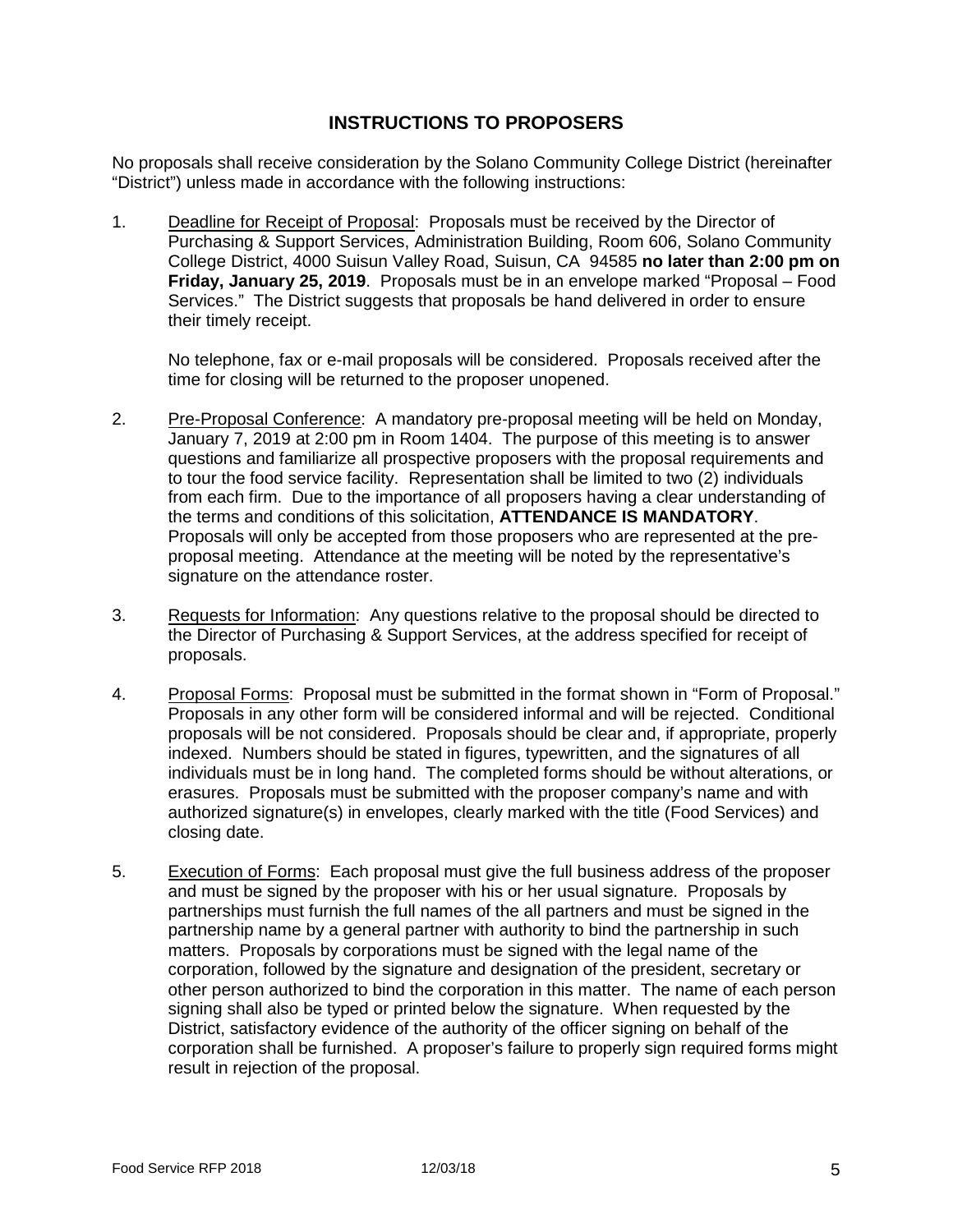- 6. Withdrawal of Proposals: Proposals may be withdrawn by the proposers to the time fixed for the opening of proposals, but may not be withdrawn for a period of forty-five (45) days after the opening of proposals. A successful proposer shall not be relieved of the proposal submitted without the District's consent.
- 7. Addenda or Bulletins: Any addenda or bulletins issued during the proposal process shall form part of the specifications issued to proposers for the preparation of their proposals and shall constitute part of the Contract Documents.
- 8. Site Visit and Oral Presentation: District staff and students may visit sites of the proposers. Proposers will be given at least twenty-four (24) hours notice of the visit. The proposers may be requested to give an oral presentation to the District staff and students at the site visit.
- 9. Basis of Award: Each proposer shall submit, as part of their proposal, complete specifications and detailed descriptions of the services and items they propose to supply under this contract. The District's decision as to the award of the contract will be based on the specific actions and qualifications of the proposer. Award shall be made to the responsible proposer whose proposal is determined to be the most advantageous to the District based on the evaluation factors set forth in the solicitation. Food prices, although a consideration, will not be the sole determining factor.
- 10. Award of Contract: The contract will be awarded within sixty (60) calendar days after opening proposals to the most responsive proposer subject to the approval of the Governing Board. The time for awarding the Contract may be extended by the District with the consent of the most responsive proposer.
- 11. Execution of Agreement: The successful proposer shall, within ten (10) calendar days of notice of award of the agreement, sign and deliver to the District the executed agreement along with the bonds and certificates of insurance required by the RFP Document. In the event the proposer to whom an award is made fails or refuses to execute within ten (10) calendar days from the date of receiving notification that the agreement has been awarded to the proposer, the District may award the work to the next most responsive proposer, or may reject all proposals and call for new proposals. The agreement and other documents are subject to the approval of the District and its legal counsel.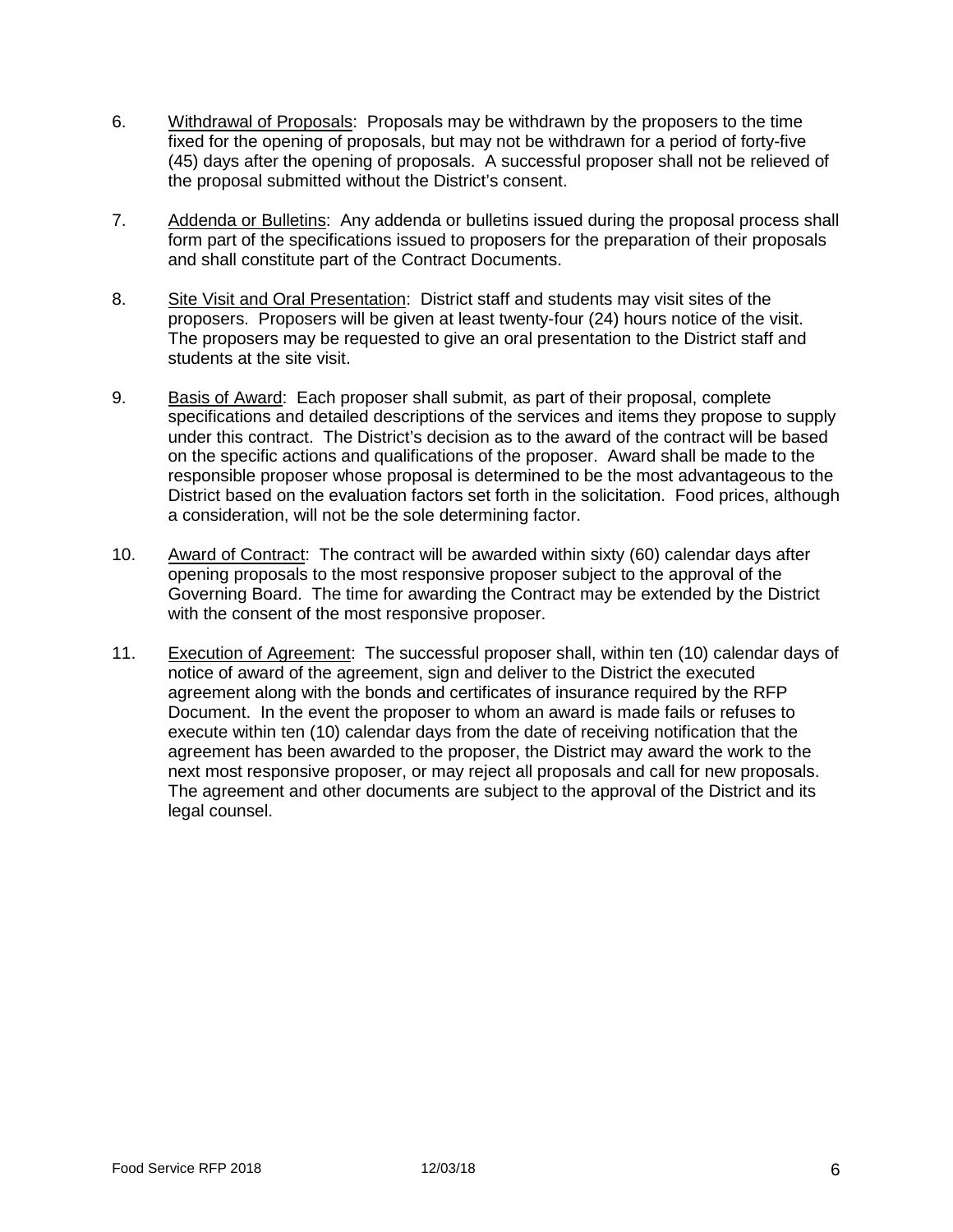## **SCHEDULE OF KEY EVENTS**

| 1 <sub>1</sub> |                                                                                         |  |
|----------------|-----------------------------------------------------------------------------------------|--|
| 2.             | Mandatory pre-bid meeting & inspection of premises January 7, 2019                      |  |
| 3.             |                                                                                         |  |
| 4.             |                                                                                         |  |
| 5.             | Proposal evaluation completed and short-list interviews no later than February 11, 2019 |  |
| 6.             |                                                                                         |  |
| 7.             |                                                                                         |  |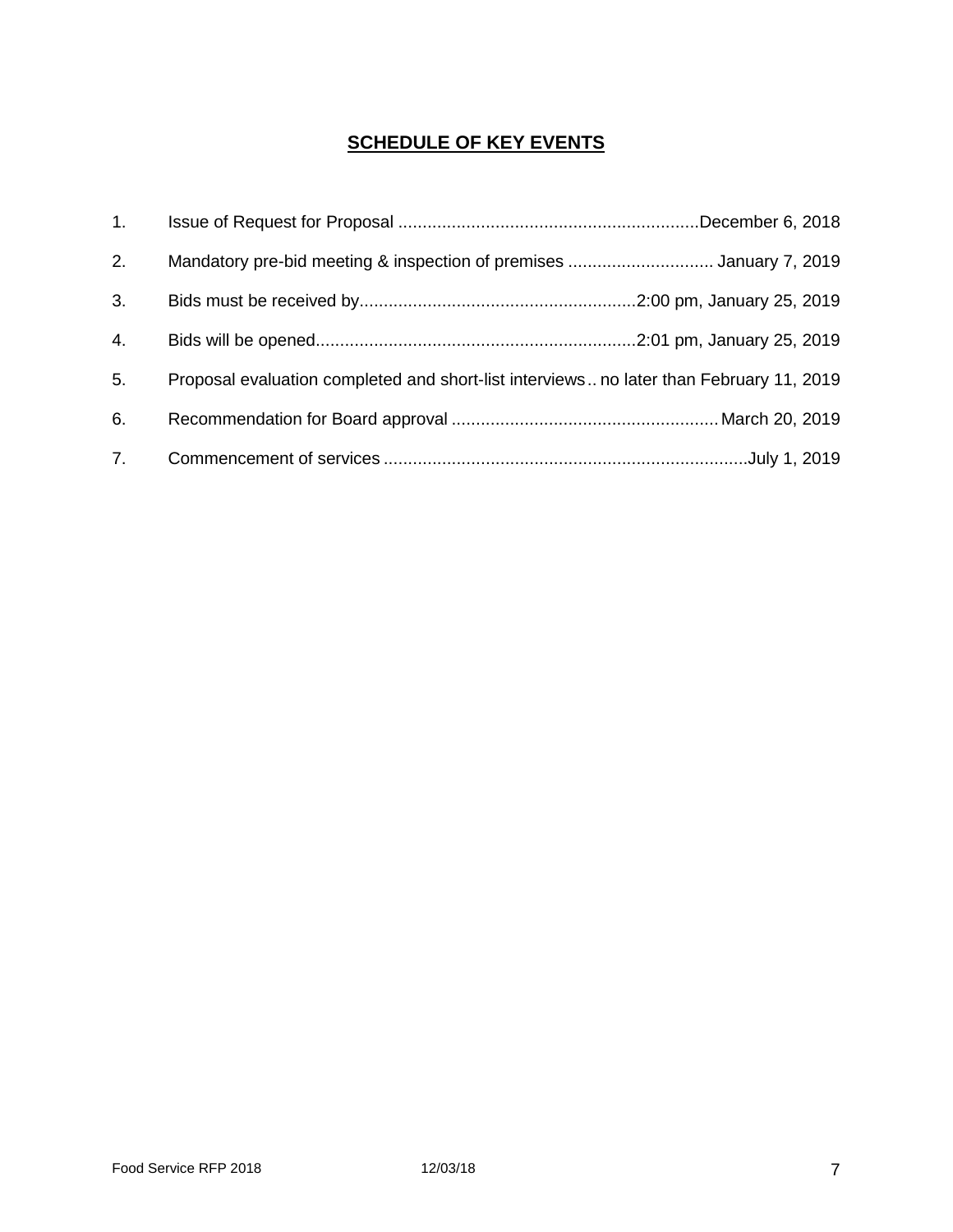## **PROPOSER QUALIFICATIONS**

Proposals are being solicited from firms that are in the business of providing services as listed in this Request for Proposal. Proposals shall include, at a minimum, the following information. Failure to include these items may be grounds for rejection of the proposal.

- 1. Evidence of the successful operation of a college food service facility under a contractual arrangement and provide a listing of those food service contracts currently operated in the United States with the names, addresses and telephone numbers of responsible institutional representatives.
- 2. Complete statement illustrating organization, financial resources, and other resources sufficient to provide necessary backing to recruit personnel, establish and operate a food service operation in the magnitude described in these specifications.
- 3. Provide a brief description of your Company.
- 4. Provide a narrative describing the ability and experience of your firm to perform the terms and conditions of this RFP.
- 5. Provide information on your firm's approach to the proposal and indicate any options, alternatives or innovations in providing food services for the District.
- 6. Highlight the major features of the proposal and identify any supporting information pertinent to the proposal.
- 7. Provide a narrative description of any computer software of your firm's computerized accountability and financial system.
- 8. Describe the transition plan you would suggest be implemented.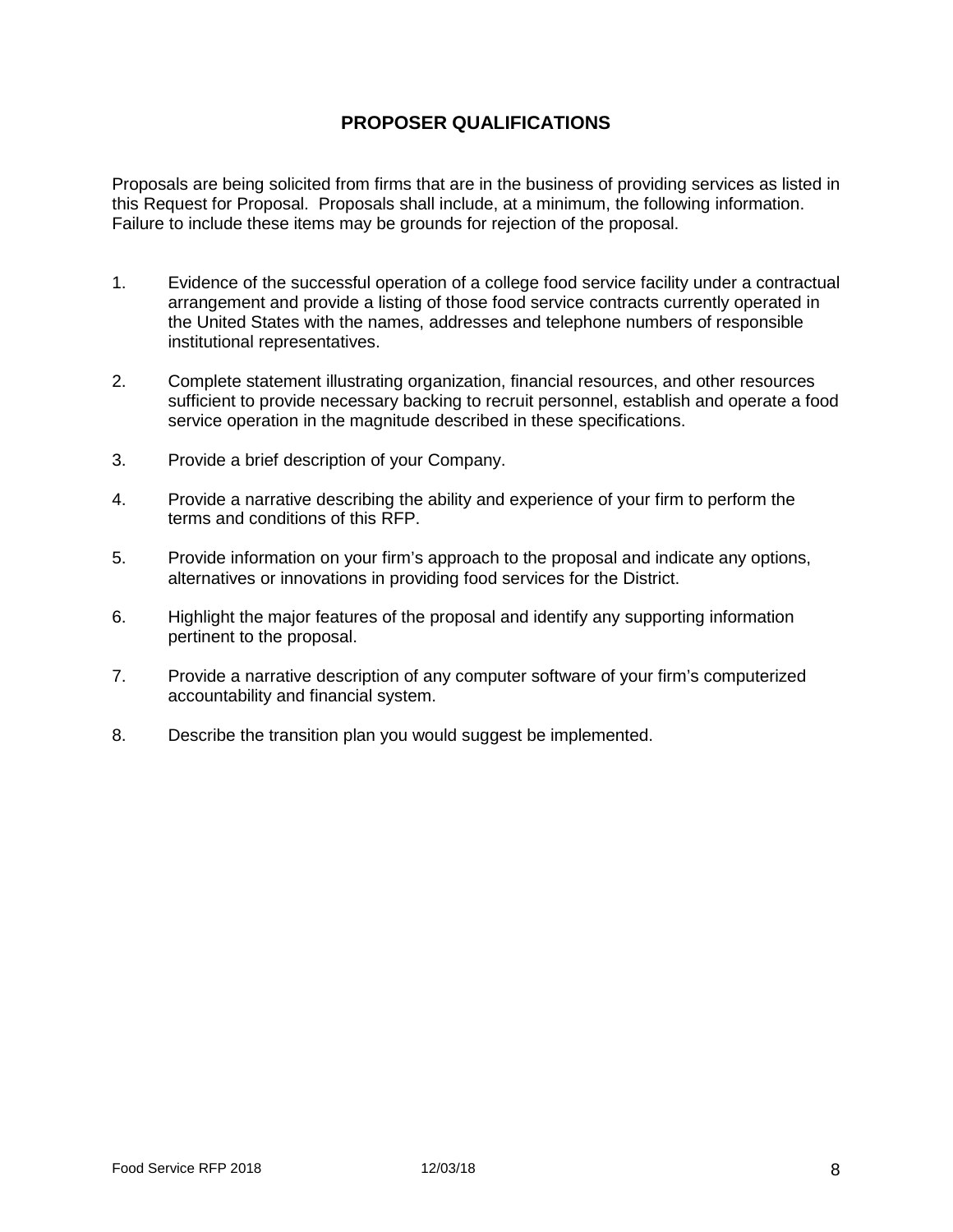## **EVALUATION CRITERIA**

Proposals will be evaluated on the following criteria:

#### **Menu Quality and Variety**

- 1. Menu cycle as submitted with the proposal.
- 2. Demonstrated ability to respond to seasonal menu preferences, changing student/staff expectations and to be innovative with specialized menus and food items.
- 3. Portion size and selling price.

#### Student/Staff Satisfaction Methods

- 1. Formalized methods of evaluating student/staff satisfaction on a continuing basis.<br>2. Use of regularized procedures to consider student/staff input in daily operations.
- Use of regularized procedures to consider student/staff input in daily operations.

#### Management Capabilities and Other Services

- 1. Demonstrated success in operating services at similar institutions.
- 2. Use of promotional techniques to encourage student/staff interest and patronage of food service.
- 3. Demonstrated ability to provide continuing quality food and service.

#### Company Qualifications, Management Personnel, Financial Stability

- 1. Evaluation by current and former clients in terms of program evaluation and qualifications
- 2. Credentials and background of unit management personnel and regional managers.
- 3. Available services of personnel trained in nutrition and/or certified dietitian.
- 4. Evaluation of company's financial position and stability.
- 5. Demonstrated effectiveness in hiring a diverse staff.

#### Financial Proposal

- 1. Comprehensive evaluation of financial terms and conditions.
- 2. Ability to make and finance realistic renovations or other improvements to the food service area in addition to providing solid management and quality service at competitive prices to surrounding community.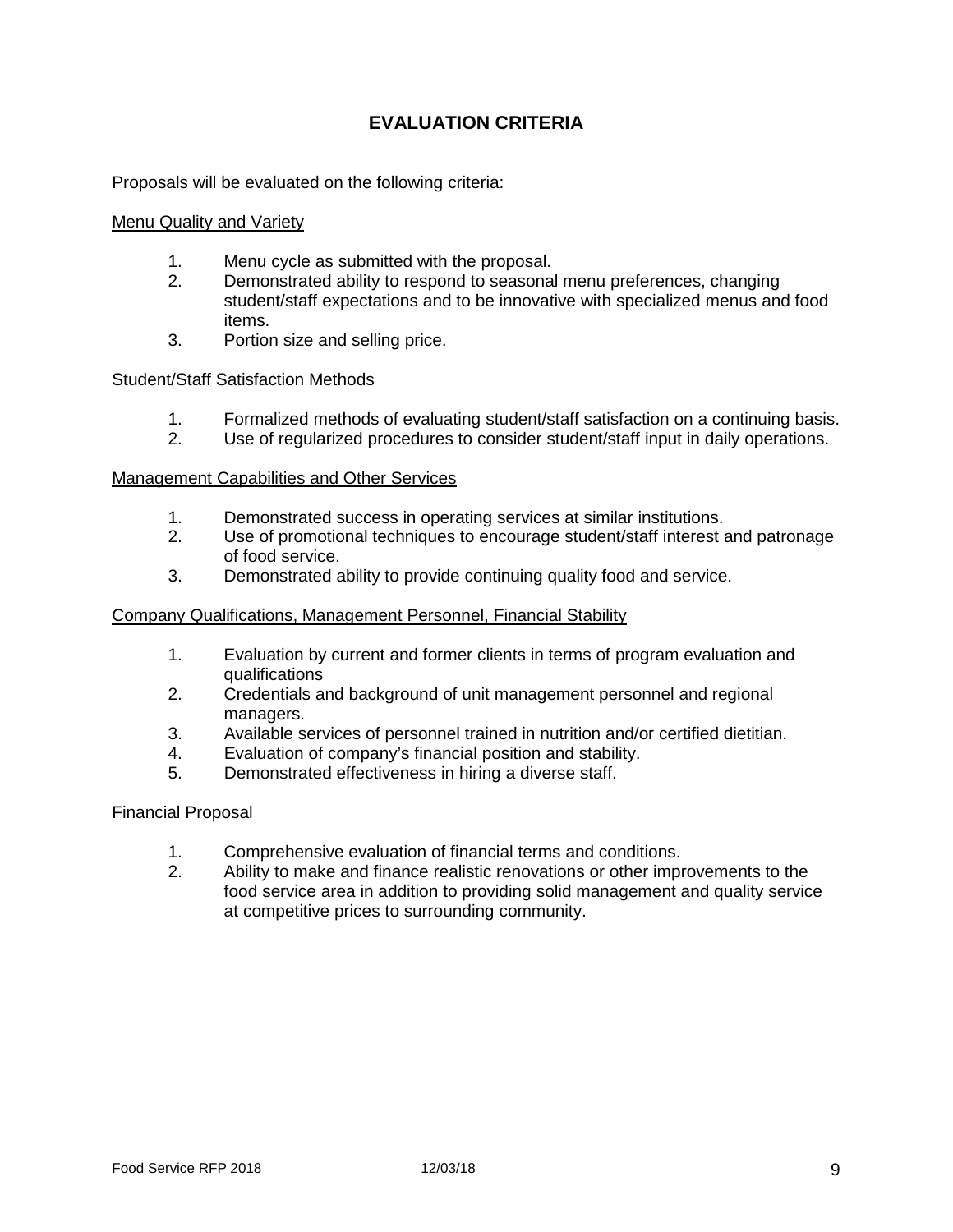## **FORM OF PROPOSAL**

Your proposal should include the following information in the order specified. If the proposer fails to provide any of the following information, the District may, at its sole option, ask the proposer to provide the necessary information, evaluate the proposal without the missing information or reject the proposal.

- 1. Complete the Proposal Certification on Page 12 of this RFP packet.
- 2. Proposers must complete the Food Service Proposed Pricing Form (Attachment #1). Prices quoted will be incorporated into the food service contract with appropriate adjustments for serving size, etc if necessary.
- 3. Provide information concerning typical menu cycle you intend to propose for service line meals. Include portion sizes and prices for entrees, vegetables, breads and rolls, soups, salads, desserts and beverages.
- 4. Submit a sample catering menu including, among others, prices for coffee and pastry. Specify surcharge for table services, if any.
- 5. The District recognizes the preference of many people for low fat, high fiber, and vegetarian foods. Specify how this will be addressed.
- 6. Explain your company's proposal for determining the level of customer satisfaction and securing customer input. Be as specific as possible, citing successful programs at other institutions.
- 7. Outline your marketing and advertising plans and describe how it is tailored to the District's students, faculty and staff. Include discounts and promotions.
- 8. List of accounts (company names, key personnel, addresses and phone numbers) where the proposer is providing food service under a food service contract similar to the one being proposed for the District. Please indicate the number of years at each location.
- 9. An organization chart showing the proposer's management team for handling District food services, including identification of key personnel. Submit job descriptions for the manager and other staff.
- 10. How do you schedule breaks and lunches to assure adequate staffing during peak hours?
- 11. Describe your intentions regarding the use of student employees, the positions available to them and the number of weekly hours you are budgeting for student employment.
- 12. The company's affirmative action plan, report or other document demonstrating success in hiring a diverse staff that represents the community being served.
- 13. Submit your most recent independent audit report and/or other evidence of financial stability.
- 14. Describe your firm's proposal for improvements and renovations of the food service area and any financial contribution to this effort your firm will make.
- 15. Describe your knowledge of or current relationship with branded food service operations.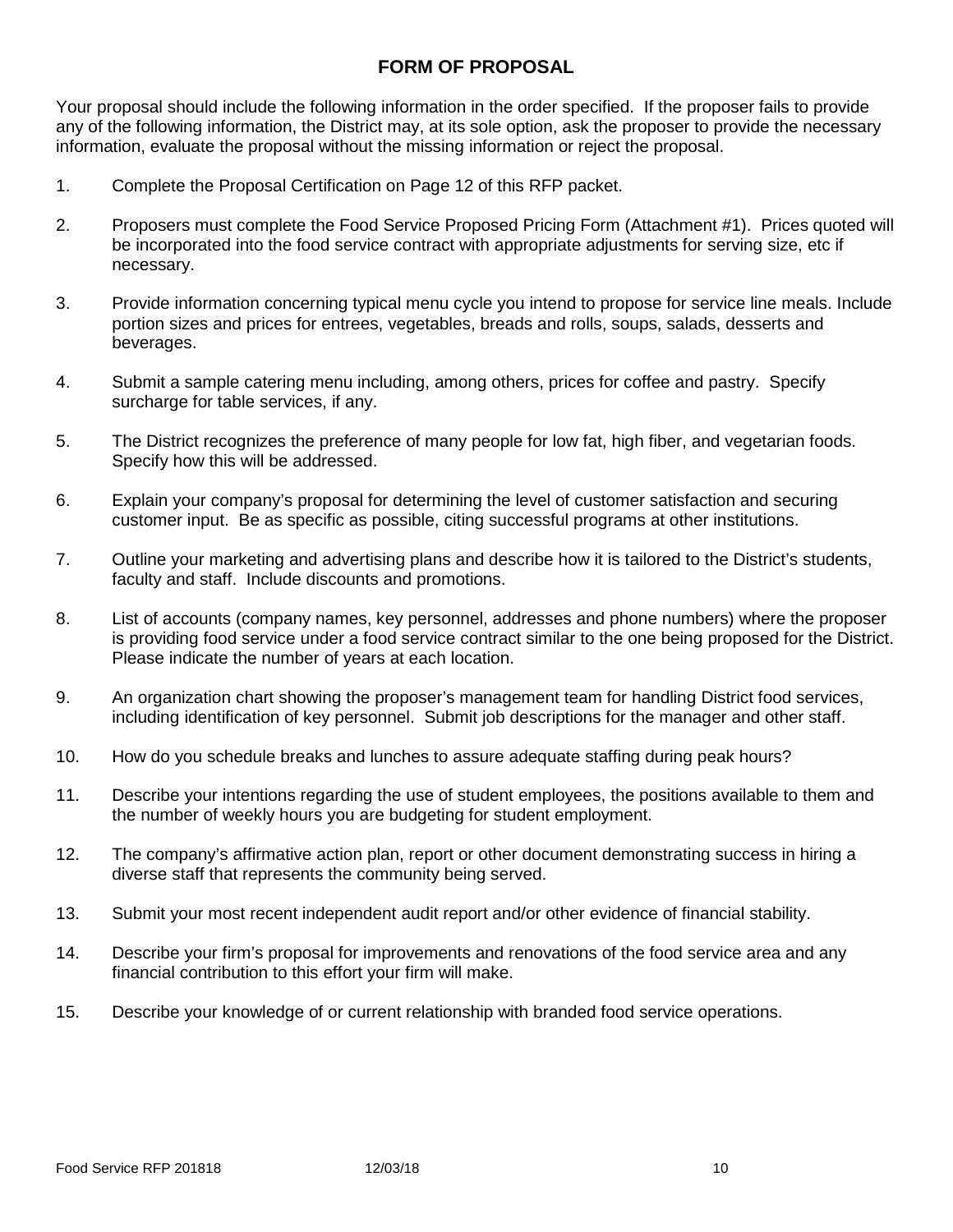16. In consideration of the facilities, services, maintenance, and equipment furnished by the College, the proposer shall return to the District a commission of percent on the gross food services sales realized by the contractor for the cafeteria food sales, to be paid monthly to the District no later than the  $20<sup>th</sup>$  day of the current month.

In addition, please indicate the following:

- A. Are you willing to sub-contract or work with other vendors to provide food to students, staff and guests of the District? If YES, describe under what terms and conditions you would be willing to do so.
- B. Would you be willing to contribute to an annual scholarship to student/s enrolled at Solano Community College?
- C. Would you be willing to occasionally provide food, beverages and service for college events at no cost to the District?
- 17. The Associated Students of Solano College (ASSC) currently maintains an exclusive contract with a national soft drink company. The sales of all soft drinks at the College will be restricted to those brands distributed by the selected soft drink company. The District reserves the right to impose this or any similar restriction at any time throughout the term of the contract.
- 18. The District would like to be notified, in advance, of changes affecting the on-site food service manager.
- 19. The proposer shall at all times maintain on duty, at the College, an adequate staff of employees for efficient operation.
- 20. Proposer will be expected to provide for the cleaning and maintaining of a sanitary environment in the kitchen, the dish washing areas for pots and pans, the food loading dock areas, the cafeteria serving line area and the walls, windows, and ceilings in all food service areas. The proposer will also provide for the bussing of tables, cleaning table tops, emptying refuse receptacles and, when necessary, cleaning up spills. The District will provide daily cleaning and maintenance necessary for the floor surfaces in the dining areas.
- 21. The District shall furnish for the use of the proposer all space, furniture and fixtures necessary, in the opinion of the District to enable the proposer to perform services under this proposal. The District shall, at its own expense, maintain and repair all plumbing, heating, air conditioning, and electrical systems necessary to enable the proposer to perform services. The District shall maintain and repair all equipment and replace such furniture and fixtures, exclusive of vending machines, as it deems necessary.
- 22. The cafeteria will be open on all days during the academic year and summer sessions when classes are scheduled. A current Schedule of Classes is attached for your information. Specific daily hours of operation shall be agreed upon with the College. Classes are generally scheduled from 8:00 am to 10:00 pm, Monday – Friday, and 9:00 am to 12 Noon on Saturday.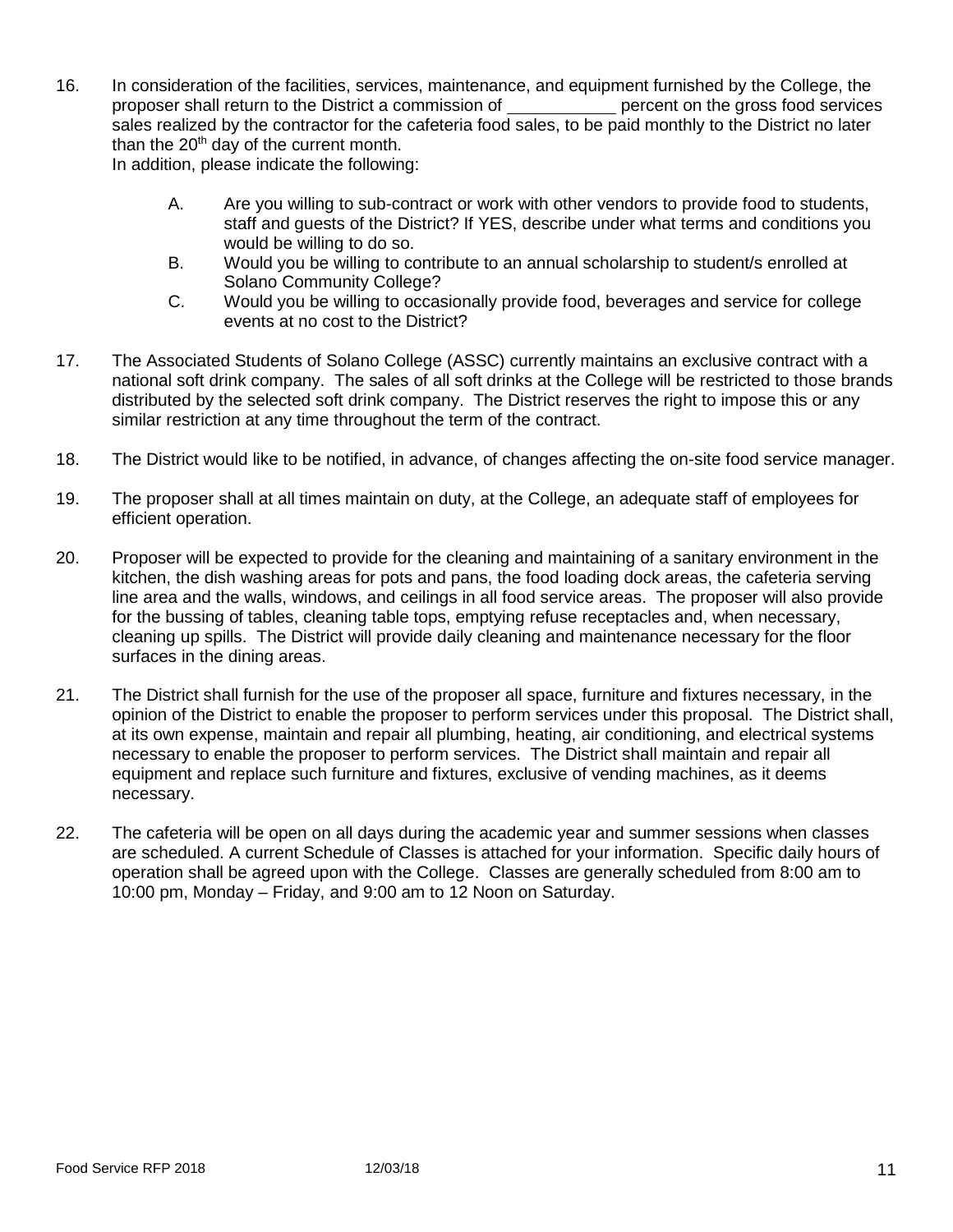## **PROPOSAL CERTIFICATION**

The undersigned certifies that our firm (check one) \_\_\_\_\_\_\_ IS or \_\_\_\_\_\_\_ IS NOT currently debarred, suspended or proposed for debarment by any federal or state entity. The undersigned agrees to notify the Solano Community College District of any change in this status, should one occur, until such time as an award has been made under this solicitation action.

In compliance with the Request for Proposals for Food Services and after carefully reviewing all the terms, conditions and requirements contained therein, the undersigned agrees to furnish such services in accordance with the specification/scope of work.

(Firm name)

(Street address)

(City, state, zip)

(Phone number)

(Fax number)

(E-mail address)

 $(FED ID #)$ 

BY:

**Signature** 

Name & Title

**Date**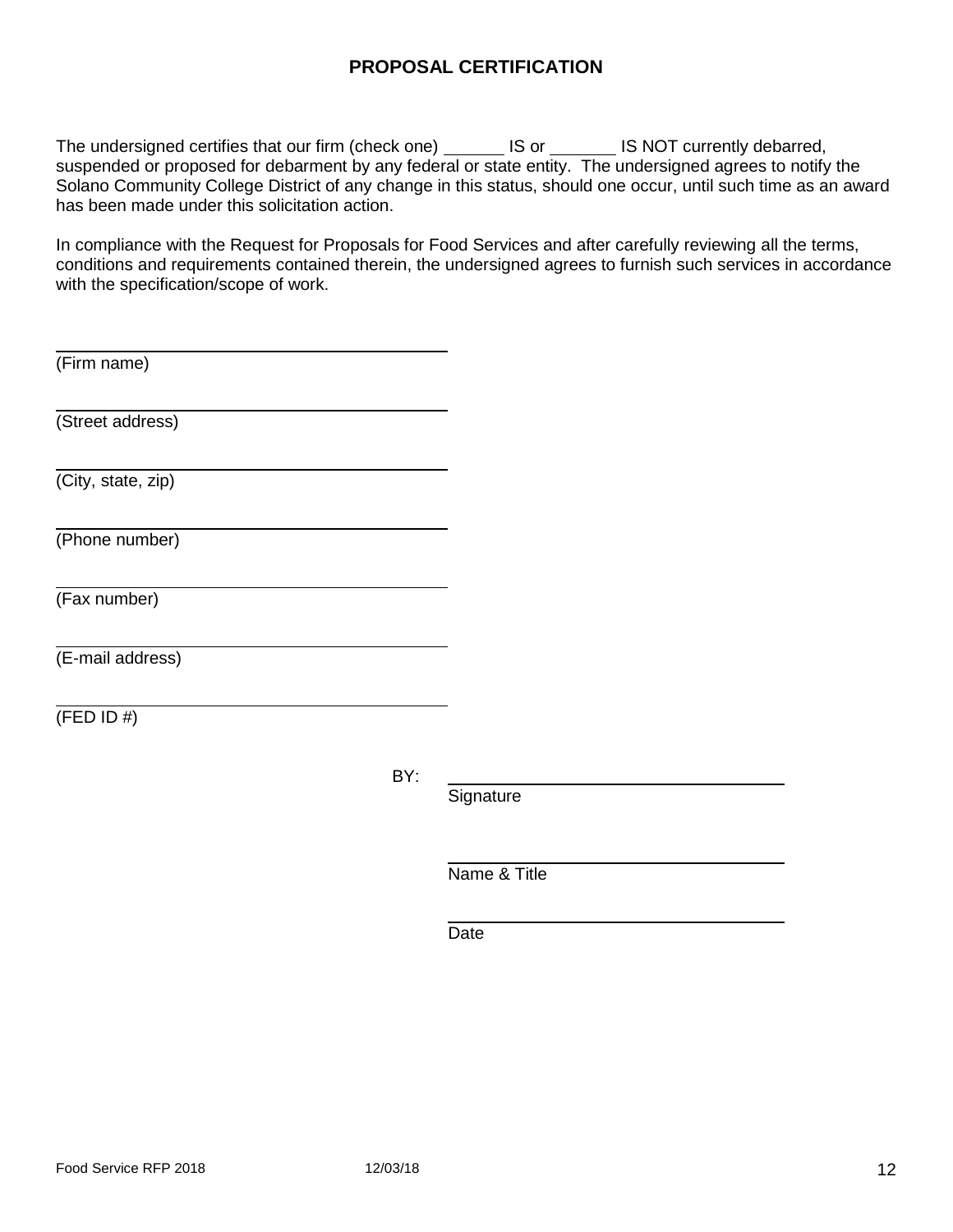#### SOLANO COMMUNITY COLLEGE DISTRICT FOOD SERVICE PROPOSAL

## **Proposed Pricing Form (Attachment 1)**

| <b>ITEM</b>      |                                                                                                   |                    | <b>PORTION</b>                                              | <b>PROPOSED PRICE</b> |
|------------------|---------------------------------------------------------------------------------------------------|--------------------|-------------------------------------------------------------|-----------------------|
| <b>Breakfast</b> |                                                                                                   |                    |                                                             |                       |
|                  | <b>Toast</b><br><b>Bagel</b><br><b>Muffin</b><br>Danish<br>Omelette<br>One Egg<br>Bacon<br>Cereal |                    | 2 slices<br>1<br>1<br>1<br>2 eggs<br>1<br>2 slices<br>1 box |                       |
| <b>Beverages</b> | <b>Milk</b><br>Tea<br>Coffee                                                                      |                    | 8 oz<br>8 oz<br>8 oz<br>12 oz<br>16 oz                      |                       |
|                  | Mocha                                                                                             |                    | 8 oz<br>12 oz<br>16 oz                                      |                       |
|                  | Latte                                                                                             |                    | 8 oz<br>12 oz<br>16 oz                                      |                       |
|                  | Refillable cup-discount per cup<br>Hot chocolate<br>Fresh juice - orange                          | apple<br>pineapple | 8 oz<br>8 oz<br>12 oz<br>8 oz<br>12 oz<br>8 oz<br>12 oz     |                       |
|                  | <b>Bottled water</b>                                                                              |                    | .5 liter<br>1 liter<br>1.5 liter                            |                       |
|                  | Soda (cup)                                                                                        |                    | 8 oz<br>12 oz<br>16 oz                                      |                       |
|                  | Soda (can)<br>Snapple                                                                             |                    | 12 oz<br>16 oz<br>32 oz                                     |                       |
| <b>Fruit</b>     | Apple<br>Banana<br>Orange                                                                         |                    | 1<br>1<br>1                                                 |                       |
| Grill            | Hot Dog                                                                                           |                    | $1/8$ lb (meat)                                             |                       |

Food Service RFP 2018 12/03/18 12/03/18 13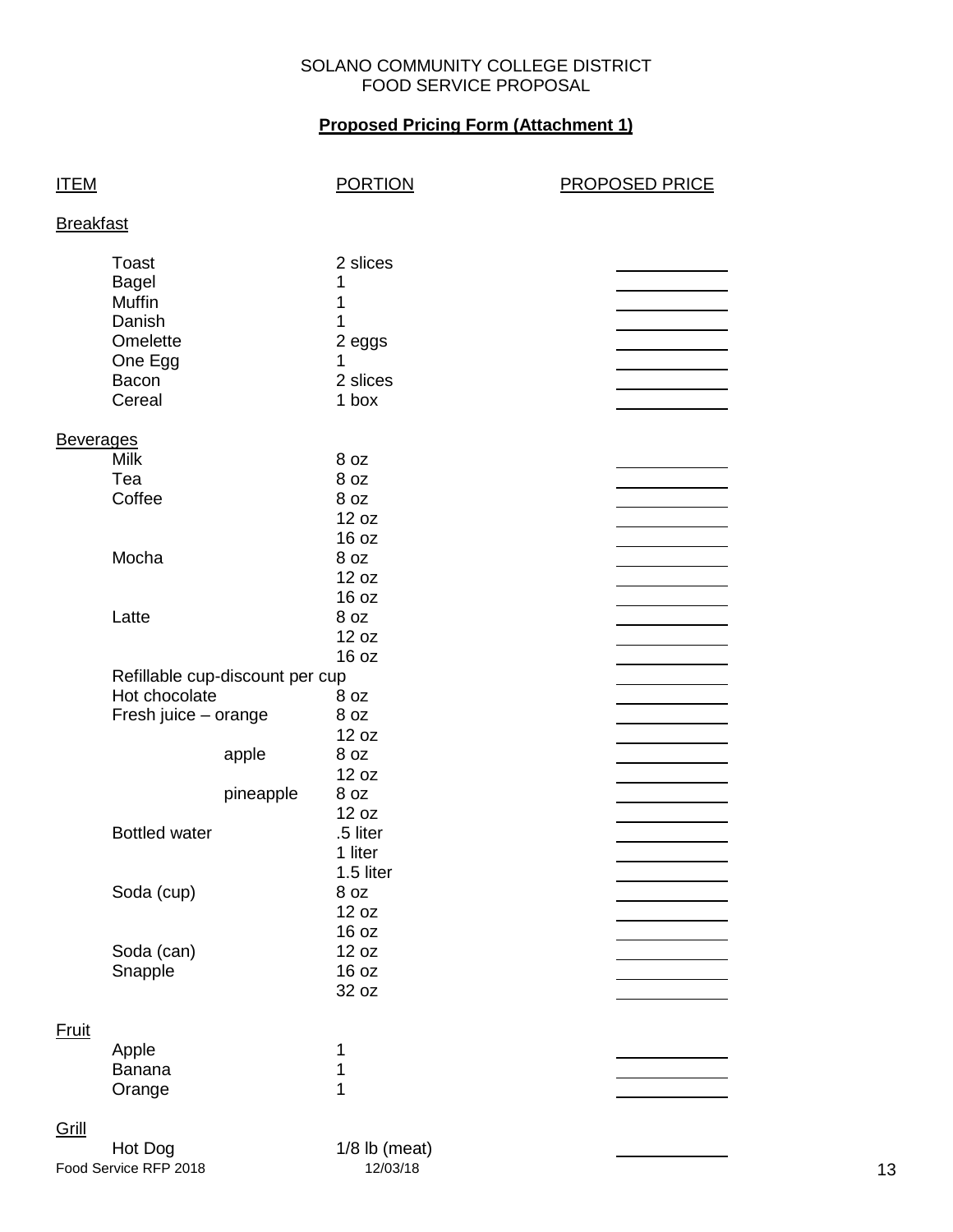|           | Hamburger                 | $\frac{1}{4}$ lb  |  |
|-----------|---------------------------|-------------------|--|
|           | Cheeseburger              | $\frac{1}{4}$ lb  |  |
|           | <b>Grilled Cheese</b>     | 2 oz              |  |
|           | <b>French Fries</b>       | 5 oz              |  |
|           |                           | 8 oz              |  |
|           | Pizza (cheese)            | small             |  |
|           | Pizza (pepperoni/sausage) | small             |  |
|           |                           |                   |  |
| Deli      |                           |                   |  |
|           | <b>Roast Beef</b>         | 3.5 oz            |  |
|           | Turkey                    | 3.5 oz            |  |
|           | Sliced Ham                | 3.5 oz            |  |
|           | <b>Tuna Salad</b>         | 3.5 oz            |  |
|           | Seafood Salad             | 3.5 oz            |  |
|           |                           |                   |  |
| Salad Bar |                           | $1 oz - includes$ |  |
|           |                           |                   |  |
|           |                           |                   |  |

 $\overline{\phantom{0}}$ 

 $\overline{\phantom{0}}$ 

 $\overline{\phantom{0}}$ 

## Hot Entrees

Entrees (to be served w/ starch & vegetable)

## Side Orders

**Potato** Vegetable Meat (or extra meat)

Cream cheese Sour cream Cheese

## **Soup**

| Small    | 8 oz  |
|----------|-------|
| Large    | 12 oz |
| Chowders | 8 oz  |
|          | 12 oz |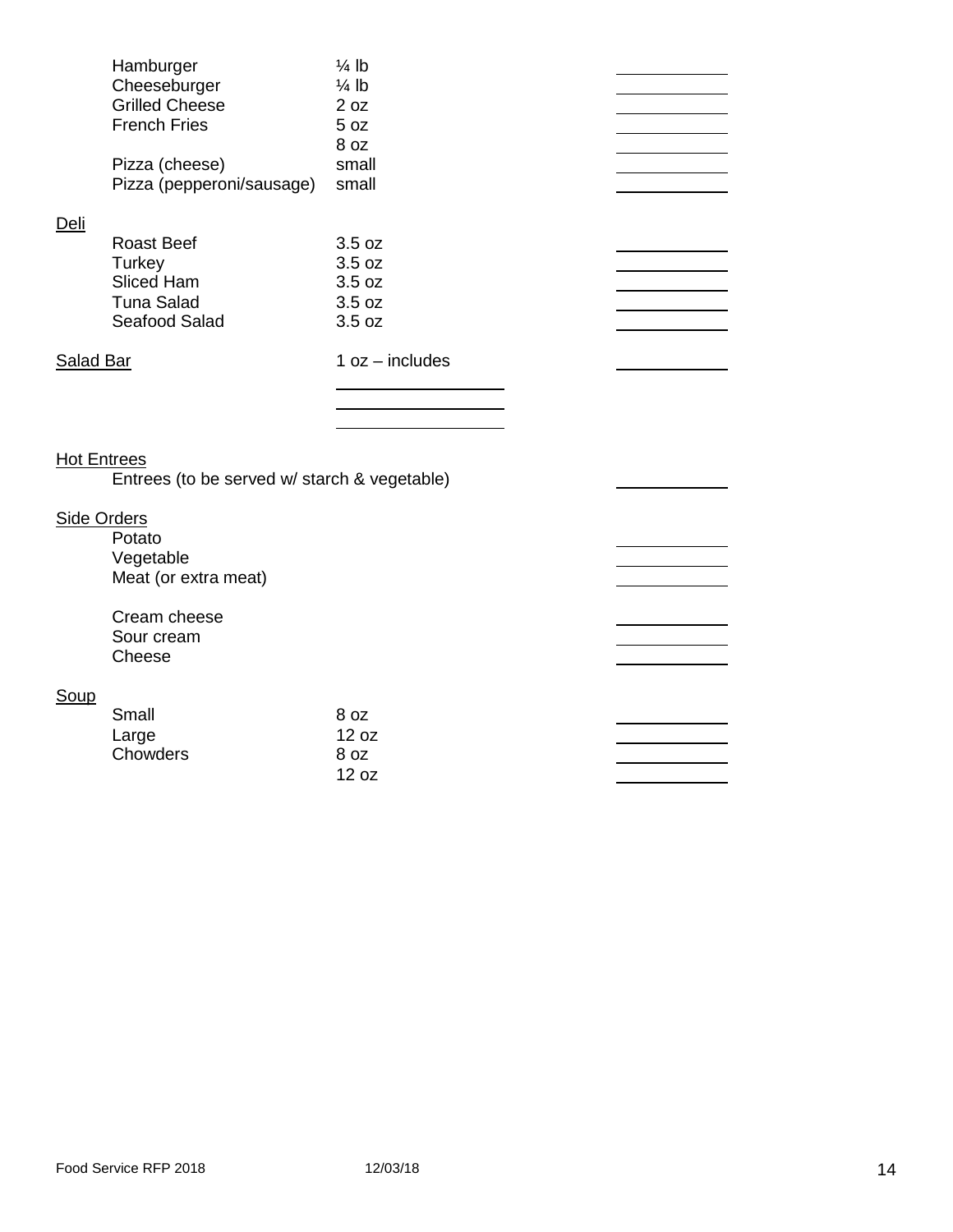This AGREEMENT was made this **the contract of the COV** and the set of the set of the set of the set of the set of the set of the set of the set of the set of the set of the set of the set of the set of the set of the set o SOLANO COMMUNITY COLLEGE DISTRICT, hereinafter referred to as "DISTRICT," and *NAME OF PROVIDER OF FOOD SERVICES*, a private corporation, hereinafter referred to as "SERVICE PROVIDER".

WHEREAS, the DISTRICT desires to secure the services of the SERVICE PROVIDER in providing food, beverage, and related services for students, faculty, staff, and guests of Solano Community College at the cafeteria location in the Student Union Center, Building 1400 and elsewhere on the campus as may be agreed upon; and

WHEREAS, the SERVICE PROVIDER is willing to provide such food, beverage, and related services upon the terms and conditions hereafter set forth; and

NOW, THEREFORE, the parties do hereby agree as follows:

- 1. **Scope of Agreement:** The DISTRICT hereby retains the SERVICE PROVIDER to provide retail food operations. The SERVICE PROVIDER shall manage and operate food, dining, and hot coffee services, and produce, prepare and/or sell food, non-alcoholic beverages, and frozen confections to such persons at such locations within the Solano Community College Fairfield Campus. The SERVICE PROVIDER agrees to provide food services/catering to the Vallejo Center located at 545 Columbus Parkway, Vallejo, CA, with hours of operation to be mutually agreed upon with the DISTRICT. The DISTRICT and SERVICE PROVIDER will evaluate usage and determine if a similar food/catering services shall be provided at the Vacaville Center, 1951 N. Village Parkway, Vacaville, CA.
- 2. **Term:** The term of this Agreement shall commence on July 1, 2019 and shall continue for a period of three (3) years from said date, with the provision that either party upon not less than ninety (90) days written notice to the other may terminate this Agreement at any time. Immediately following the initial term, the Superintendent/President, with the Governing Board approval, may extend the term of the Agreement.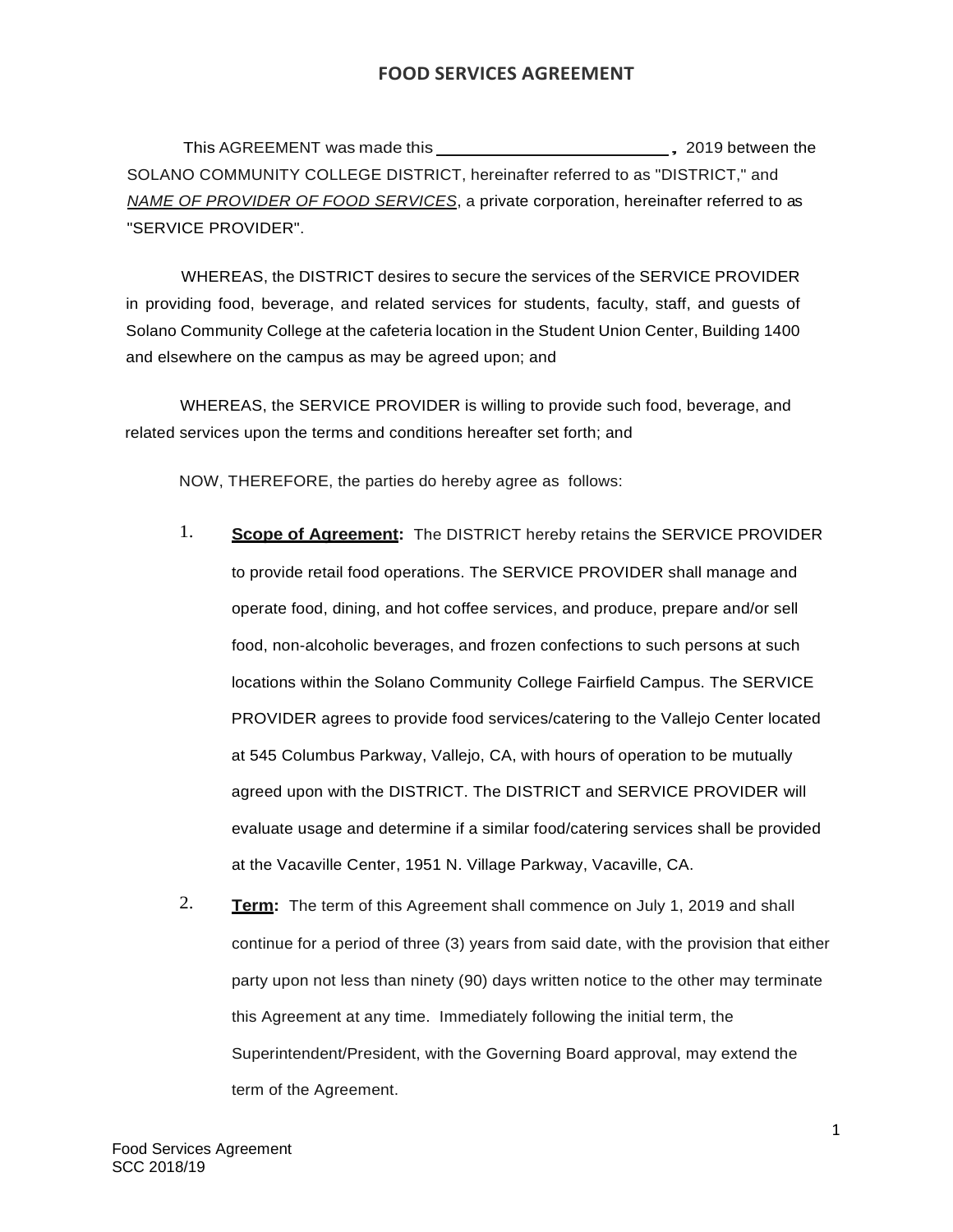- 3. **Furniture, Fixtures and Equipment:** The DISTRICT shall furnish, at its own expense, for the use of the SERVICE PROVIDER, all existing space, furniture, and fixtures necessary, in the opinion of the DISTRICT, to enable the SERVICE PROVIDER to perform its services under this Agreement. The DISTRICT shall, at its own expense, maintain and repair all plumbing, heating, air conditioning, and electrical systems necessary to enable the SERVICE PROVIDER to perform its services under this Agreement and shall maintain, repair all equipment and replace such furniture and fixtures, exclusive of vending machines, as it deems necessary. Ownership of such property shall remain with the DISTRICT and upon termination of this Agreement, the SERVICE PROVIDER shall return to the DISTRICT all furniture, fixtures, and equipment furnished to it at any time by the DISTRICT, in good condition, allowing for ordinary wear and damage by fire or the elements.
- 4. **Commission:** The SERVICE PROVIDER hereby agrees to pay to the DISTRICT at 4000 Suisun Valley Rd., Attn: A/R, Fairfield, CA 94534-3197 a monthly commission based upon gross sales. As used in this article, "gross sales" shall mean the total revenue from all sales made by the SERVICE PROVIDER under this Agreement, but shall not include that portion of gross income that represents California sales tax. The SERVICE PROVIDER shall pay the DISTRICT a monthly commission, in a sum equal to seven percent (7%) of gross sales of food and beverages at the Fairfield campus in accordance with the proposal. Such sums shall be paid on a monthly basis, with the commission for the current month being due and payable to the DISTRICT by the 15<sup>th</sup> day of the following month. The SERVICE PROVIDER shall also provide, on a monthly basis, a detailed sales report to be furnished to the Director of Purchasing and Support Services, Finance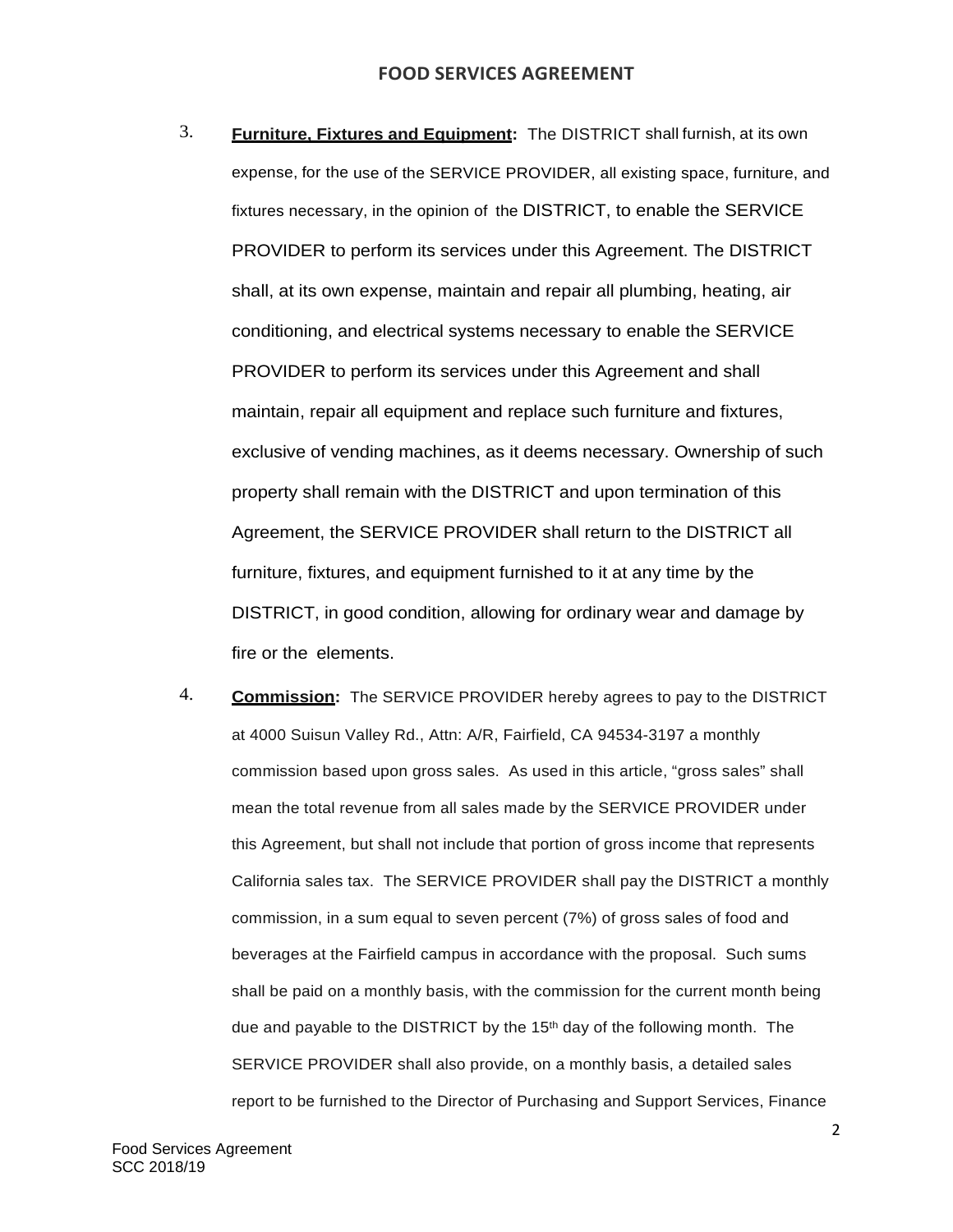& Administration Office.

- 5. **Utilities and Refuse Disposal:** The DISTRICT shall furnish the SERVICE PROVIDER water, refuse disposal and any repair of major equipment owned by the DISTRICT. The SERVICE PROVIDER, in consultation with the DISTRICT Facilities Department shall pay for its own telephone services to the food service facilities.
- 6. **Cleaning and Maintenance of Premises:** The SERVICE PROVIDER shall clean and maintain the entire kitchen, the dishwashing area for pots and pans, the food loading dock area, the cafeteria serving lines area, the walls, windows and ceilings in all food service areas. The DISTRICT shall provide once, each workday, at its own expense, all cleaning, waxing and maintenance for the floor surfaces in the dining areas.

SERVICE PROVIDER will:

- a) Shall bus tables in the dining areas, empty refuse receptacles and clean-up spills, when necessary; and
- b) Will comply with all JCAHO regulations, federal, state and local health codes and regulations governing sanitation, infection control and the preparation, handling and serving of foods, and will procure and keep in effect all necessary licenses and permits required by law; and
- c) Supply appropriate cleaning supplies and will be responsible for cleaning cafeteria work and indoor areas, including all catering clean-up and set-up, floors and all equipment necessary to perform duties; and
- d) Will make sure that each piece of equipment is operating in a proper and safe manner, train personnel in the proper use and maintenance of equipment prior to its use; and
- e) Agrees to dispose of all hazardous waste, in accordance with prescribed policies and procedures and all personnel have the proper training in the handling and disposal of said hazardous waste materials; and
- f) Will comply with all campus recycling programs.
- 7. **Multiple Uses:** With reasonable notice to the SERVICE PROVIDER, the

DISTRICT shall have the right to make such academic, administrative or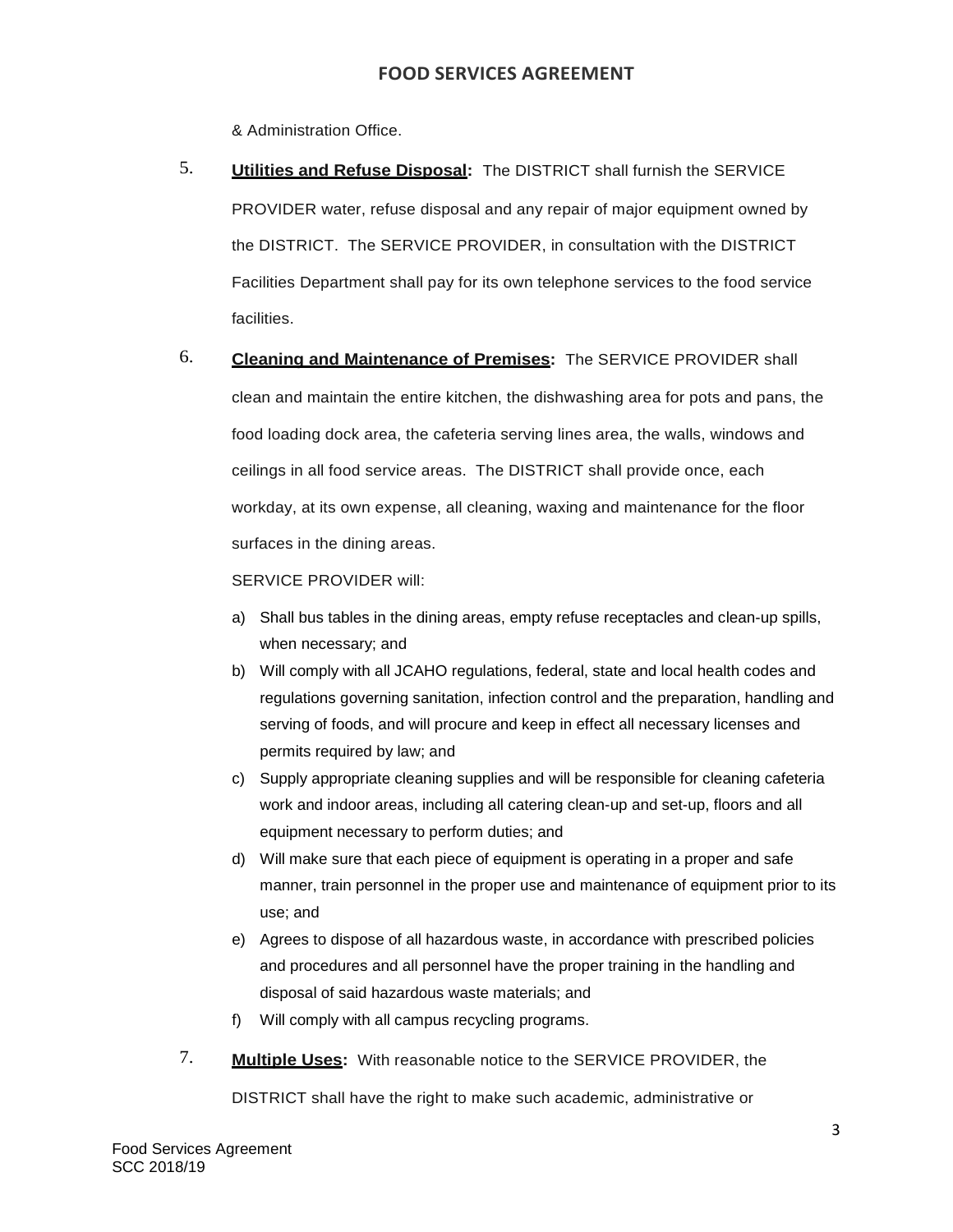recreational use of the dining room as, in the opinion of the DISTRICT, shall be appropriate and consistent with the SERVICE PROVIDER's food service obligations under this Agreement. The expense of preparation for and cleaning after such use and restoring dining room area furniture and equipment to its original location, shall be borne by the DISTRICT.

- 8. **Hours of Operation and Pricing:** The SERVICE PROVIDER shall provide services under this Agreement during the periods when the College is in session. Hours of operations and pricing of goods and services under this Agreement shall be determined by the SERVICE PROVIDER, subject to approval by the DISTRICT. (Attachment: Solano Community College, 2019-20 Academic Calendar) The SERVICE PROVIDER agrees to all pricing requirements, as mutually agreed upon and selling prices and portion size shall be firm for at least one (1) year after the commencement of the Agreement. All requests for any pricing and portion size increases/decreases will be presented to the District's Director of Purchasing and Support Services, in writing forty-five (45) days prior to the desired date of implementation of requested changes.
- 9. **Duties of the SERVICE PROVIDER:** The SERVICE PROVIDER agrees to perform the following:
	- a) To manage and operate food and dining services and to procure, prepare and sell food and beverages, to such persons at the following locations: Fairfield main campus; the Vallejo and Vacaville centers, and elsewhere as mutually agreed upon. Without limiting the generality of the foregoing, it is agreed that the services to be rendered by the SERVICE PROVIDER hereunder shall include the preparation, service, and sale of food for breakfast, luncheon, dinner, banquet, picnic and any other catered affairs and special occasions as the DISTRICT may direct and schedule upon the receipt of an official purchase order for said such events.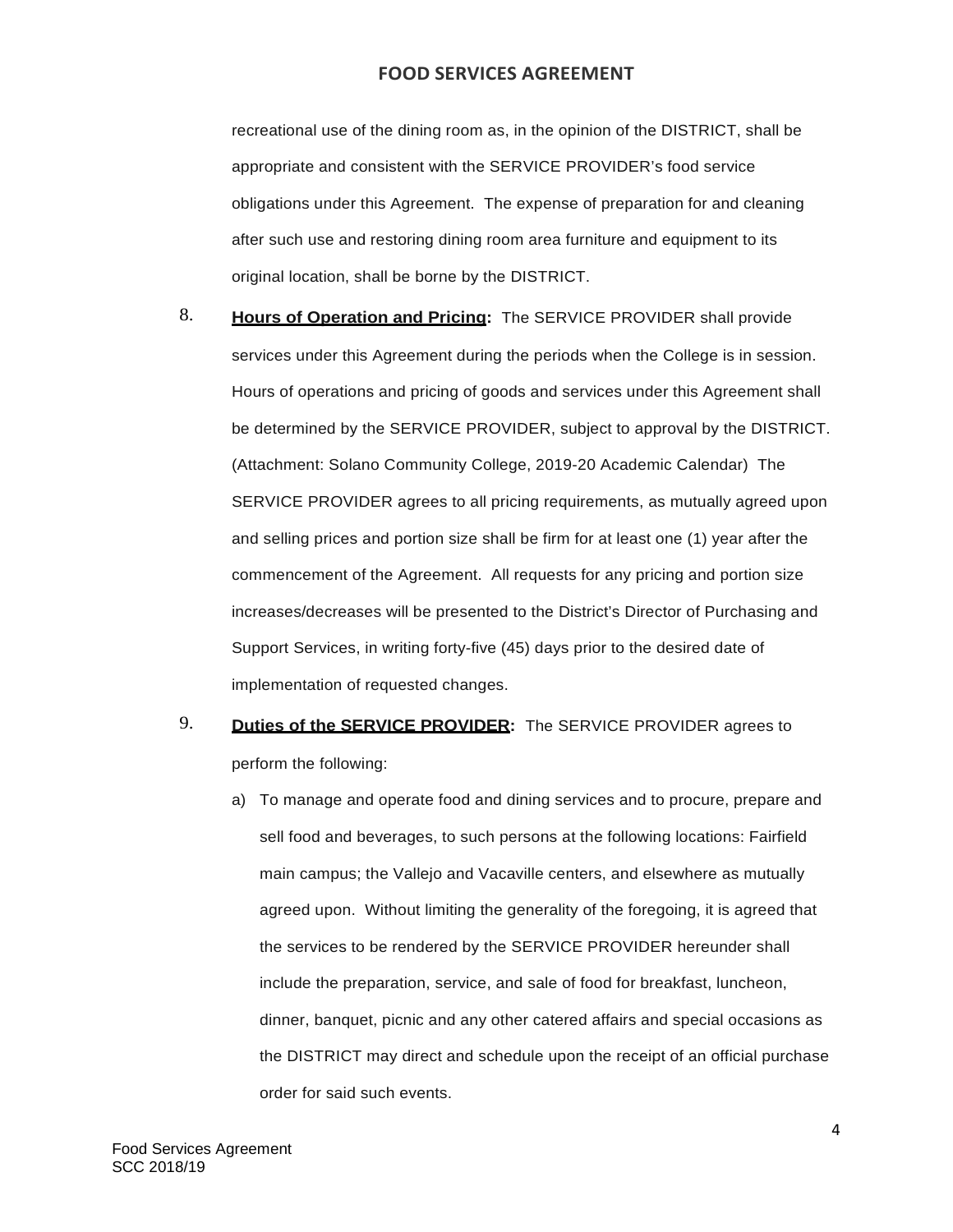- b) Employ, train and maintain a regular staff of employees for the proper operation of the food service program under this Agreement. All such regular staff shall be the employees of the SERVICE PROVIDER and all hiring, supervision, training, assigning of duties and termination of employment shall be at the direction of the SERVICE PROVIDER. To the fullest extent possible, the SERVICE PROVIDER shall utilize the services of college students for positions such as, but not limited to waiters, waitresses, kitchen and dining room custodial.
- c) The SERVICE PROVIDER will appoint the account manager to work with the DISTRICT's Food Services Committee chaired by the Director of Purchasing and Support Services.
- d) Prepare and file all reports and returns required by any governmental agency with respect to operations under this Agreement.
- e) Collect, retain and account for the proceeds of all sales made under this Agreement.
- f) Promptly pay and discharge the costs and expenses of management and operations under this Agreement.
- g) In consultation with the DISTRICT, prepare menus relating to operations under this Agreement.
- h) Provide complete administrative and on-site local supervision of all operations under this Agreement.
- i) Obtain and maintain in force, during the term of this Agreement, such insurance as required in Section 12 of this Agreement.
- j) Furnish accounting, statistical and dietetic services such as may be deemed necessary by the DISTRICT in connection with the operations under this Agreement.
- k) Procure all pest control, fire extinguishers, laundry, linen and any other services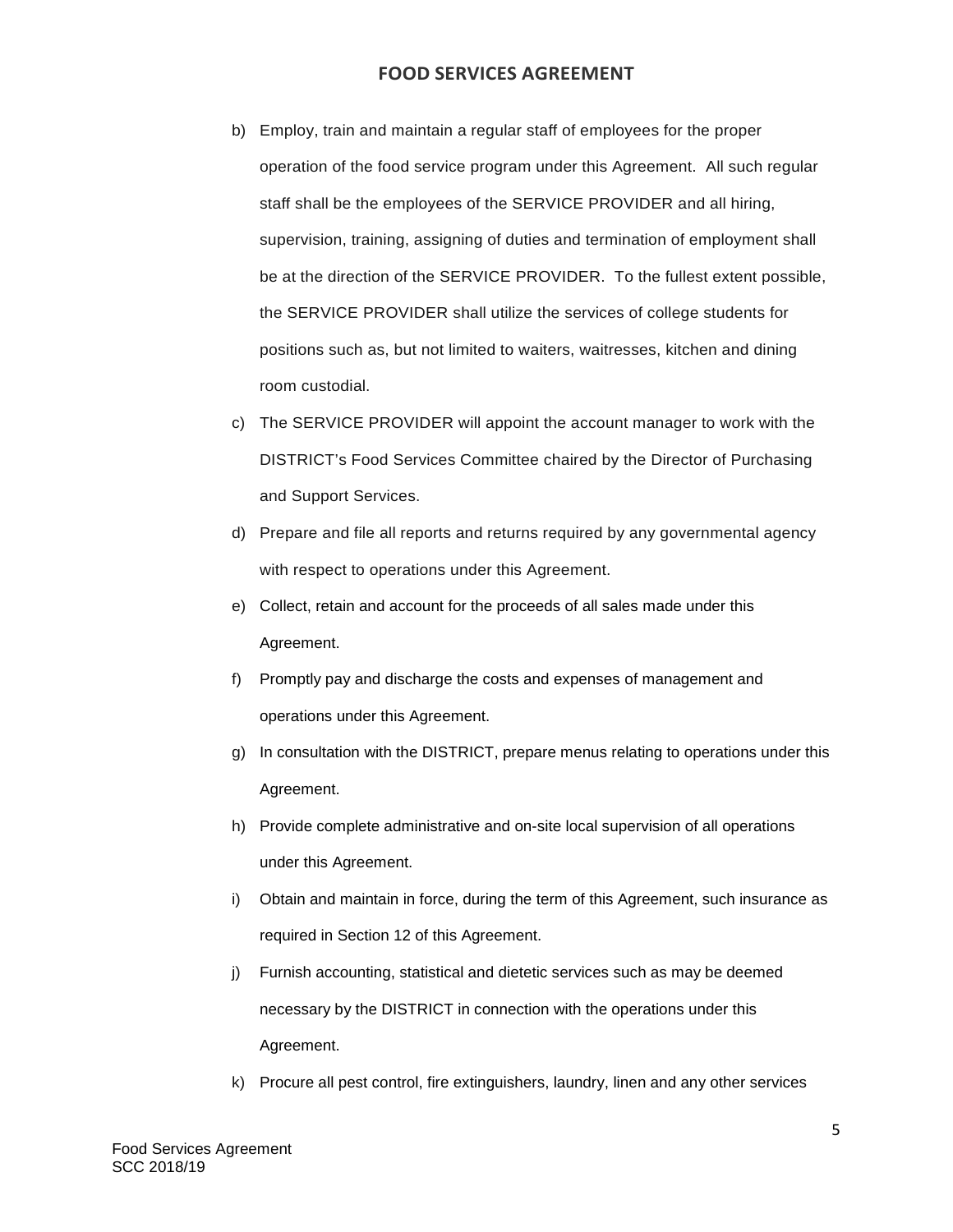necessary for safe, healthy and clean operations under this Agreement.

- l) Replacement of all china, glassware, flatware, cooking utensils, pots and pans, either through wear, breakage, loss or theft, by the SERVICE PROVIDER as a cost of operation under this Agreement.
- m) Promptly report all malfunctioning equipment, for which the DISTRICT is responsible to the DISTRICT's Facilities Department.
- n) Promptly report the loss of and/or damage to DISTRICT property to the College Police Services Department and DISTRICT's Finance and Administration Office in accordance with written procedures.
- o) Contribute two (2) \$500 scholarships annually for full-time students enrolled in the DISTRICT.
- p) Provide one (1) \$500 value of in-kind catering annually to the Office of the Superintendent/President and one (1) - \$500 value of in-kind catering annually to the ASSC for use towards a campus-wide celebration or event.
- 10. **Bonding:** The SERVICE PROVIDER agrees to procure and maintain in force, during the term of this Agreement, a fidelity performance bond, or other form of security acceptable to the DISTRICT in the amount of \$20,000 to insure performance of all services to be provided under this Agreement. Such bond or other form of security must be current and paid during the term thereof. Such performance bond or other form of security shall be submitted to the Vice President, Finance & Administration upon award of this Agreement by the Governing Board, prior to the beginning of operations under this Agreement.

#### 11. **Indemnity and Insurance Requirements:**

a) Hold Harmless. The SERVICE PROVIDER agrees to indemnify, defend and hold harmless the DISTRICT, its Governing Board, officers, agents and employees, individually and collectively, from all claims, liabilities, damages, losses, costs and expenses arising out of alleged bodily and personal injury, mental anguish and/or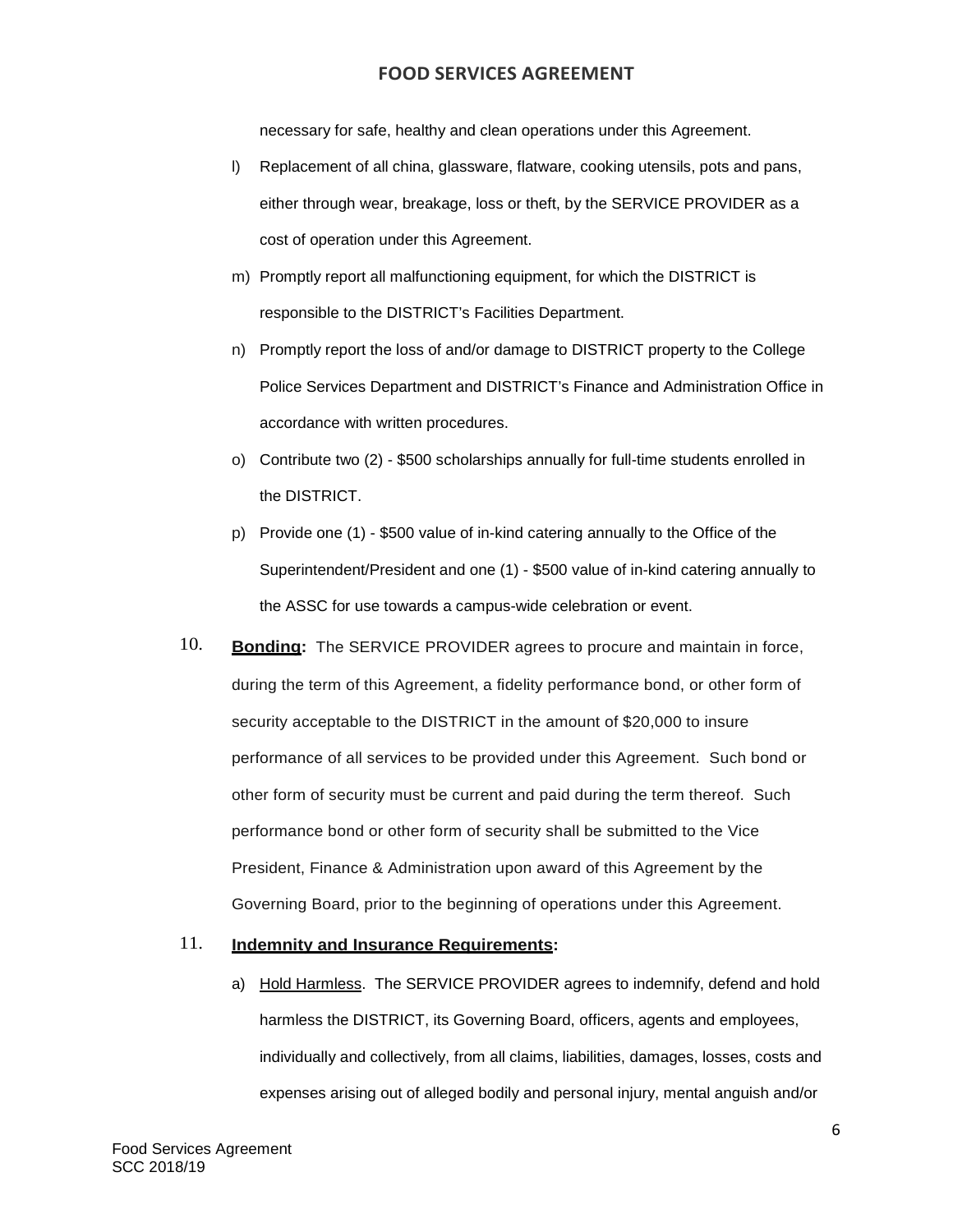suffering to or death of persons or damage resulting from the alleged negligent acts and/or performance of services rendered by the SERVICE PROVIDER, its employees or agents under this Agreement.

- b) Auto and Liability Insurance. The SERVICE PROVIDER shall procure and maintain in force, during the term of this Agreement, insurance policies providing liability protection for owned and hired vehicles, personal injury, bodily injury, products, contractual and property damage liability. Such policy or policies shall have a combined single limit in a minimum of \$1 million per occurrence. An endorsement to such policy or policies shall provide for a written thirty (30) day notice to the DISTRICT of any intended substantial change in or cancellation of such policy or policies and naming the DISTRICT as an additional insured. Such endorsements shall be secured immediately upon the execution of this Agreement. The appropriate certificates shall be furnished to the DISTRICT's Vice President, Finance and Administration verifying such coverage and endorsement.
- c) Rating. The above named insurance coverage shall be carried with companies having an A.M. Best's rating acceptable to the DISTRICT.
- d) Workers' Compensation Insurance. The SERVICE PROVIDER shall provide Workers' Compensation insurance, as required by the State of California for all of its SERVICE PROVIDER's employees. Such insurance shall be maintained and in force during the term of this Agreement. The SERVICE PROVIDER shall provide proof in the form of a certificate to the DISTRICT verifying such coverage. Such policy or policies shall contain an endorsement providing for a thirty (3) written notice to the DISTRICT of any intended substantial changes in or cancellation of such policy or policies. Such endorsement shall be secured immediately upon execution of this Agreement.
- e) Notification of Claims. The SERVICE PROVIDER shall notify the DISTRICT's Vice President, Finance & Administration of any and all liability claims arising out of the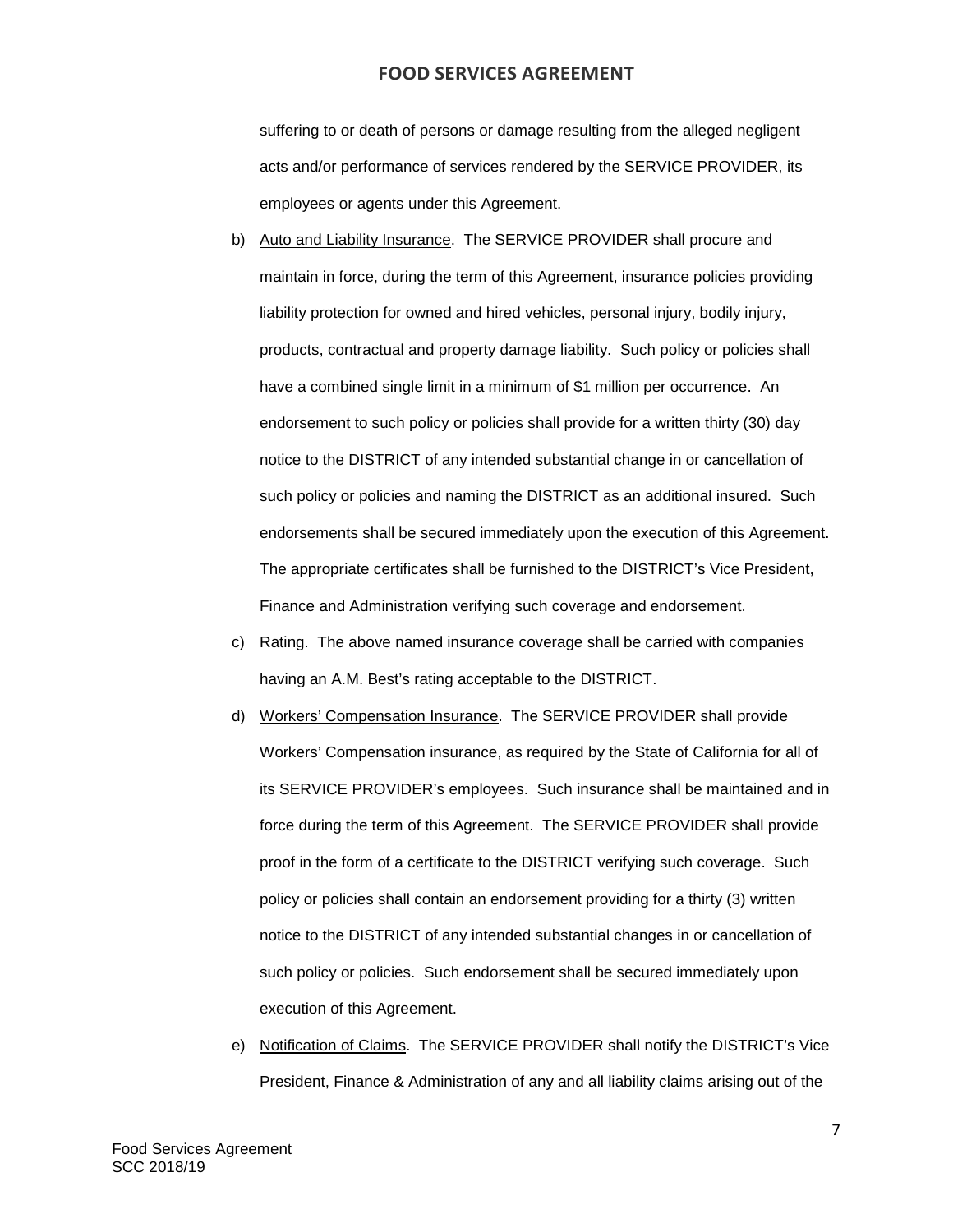SERVICE PROVIDER's performance of duties as required by this Agreement. Such notification shall be made within five (5) days of the receipt of such a claim by the SERVICE PROVIDER.

# 12. **Basis of Operations and Accounting:** The SERVICE PROVIDER agrees to maintain at its principal office located at *Enter Address of the SERVICE PROVIDER*, complete and accurate records of all income receipts, disbursements and expenses of the business and operations carried on hereunder. Such records, together with all receipts, invoices, papers, bills, books of account and related data shall be retained by the SERVICE PROVIDER for the period required by applicable State and Federal laws or for seven (7) years after the close of a year's activity and shall be available, at reasonable times for inspection and/or audit by the DISTRICT or its Agent(s), at the DISTRICT's expense, with the assistance of the SERVICE PROVIDER, if requested by the DISTRICT.

The SERVICE PROVIDER agrees to operate hereunder on the basis of twelve (12) monthly accounting periods from July 1<sup>st</sup> to June  $30<sup>th</sup>$ , each year inclusive. The SERVICE PROVIDER shall furnish the DISTRICT's Vice President, Finance & Administration with a complete and accurate accounting statement on a monthly basis showing at a minimum the food costs, labor and supply costs, as well as gross revenue figures. The DISTRICT shall have the right to review the sales for any given period of time (day, week, month, etc.).

- 13. **Gross Receipts:** The term "gross receipts" as used in this Agreement is hereby defined as the total cash receipts from all sales and other services made and performed under this Agreement, excluding the sales tax.
- 14. **Settlement of Accounts:** For the purposes of this Agreement, the first such year shall be defined as the period of time commencing on July 1, 2019 and ending June 30, 2020; thereafter each and every fiscal year commencing on July 1<sup>st</sup> and ending June 30<sup>th</sup>. Upon any termination of this Agreement, whether or not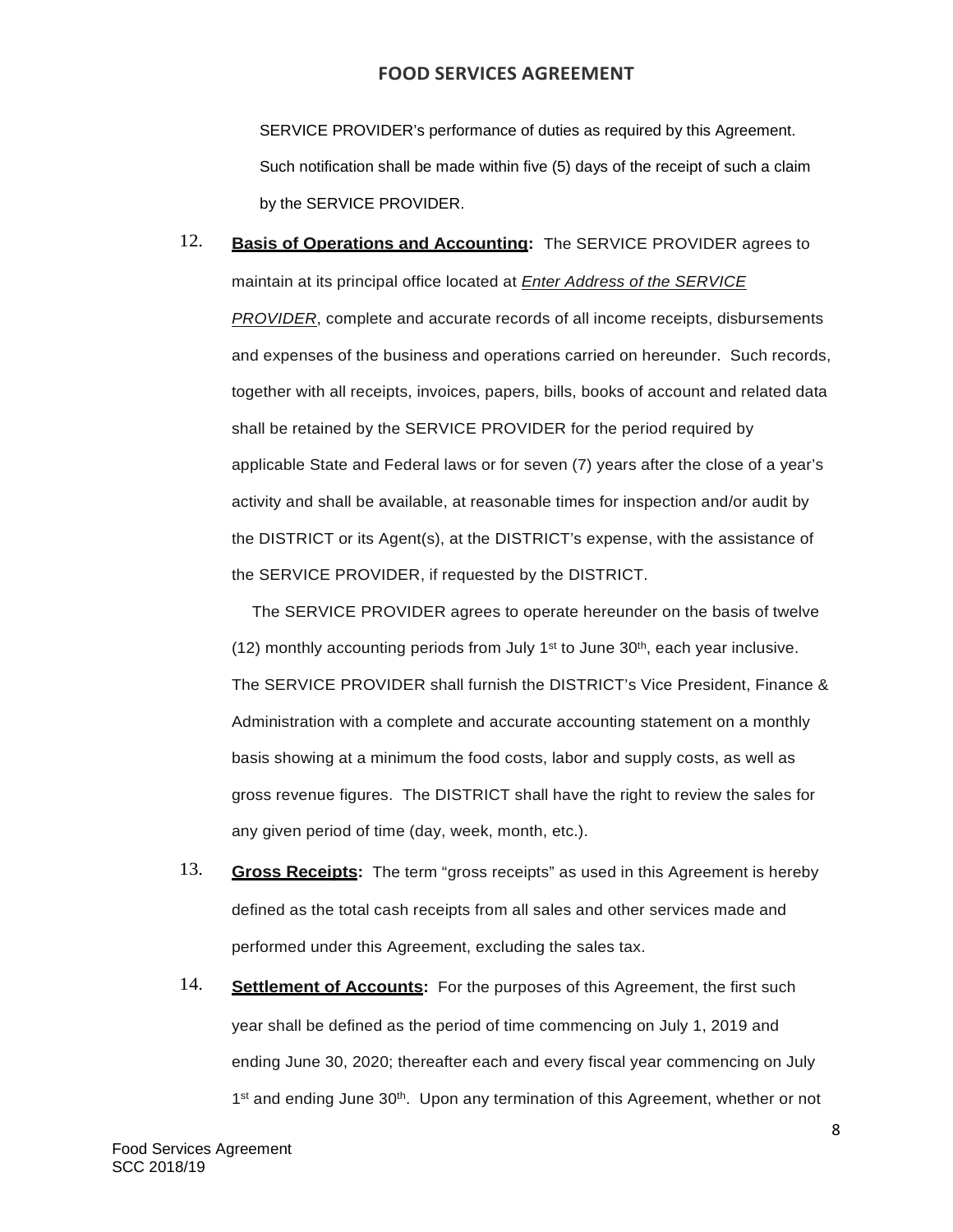at the end of an accounting period, there shall be a full accounting between the parties as of the effective date of termination, in accordance with the provisions of the Agreement. All amounts determined to be from the SERVICE PROVIDER on the basis of such accounting shall be paid within fifteen (15) calendar days.

- 15. **Suspension of Operations:** The SERVICE PROVIDER's operation under this Agreement may, at the election of either party, be suspended during any period of time while it shall be impractical to conduct such operations by reason of labor disputes, natural disasters, emergencies, closure of campus, civil disorders or any other reasons beyond the control of either parties.
- 16. **Assignment:** This Agreement shall not be assignable by either party without the prior written consent of either party.
- 17. **Notices:** All written notices provided for the purposes of this Agreement shall be delivered by U.S. certified or registered mail, postage pre-paid to the following address: *SERVICE PROVIDER'S name and address* and the DISTRICT's shall be delivered to the following address: Solano Community College District, Vice President, Finance & Administration, 4000 Suisun Valley Road, Fairfield, CA 94534-3197. Each party may change its notice address for the purpose of receipt of notices hereunder by giving written notice to the other party of such change.
- 18. **Merger:** This writing is intended both as the final expression of this Agreement between parties hereto with respect to the included terms and as a complete and exclusive statement of the terms of this Agreement, pursuant to the Code of Civil Procedures, Section 1856. No modification is evidenced by a writing signed by both parties.
- 19. **Nondiscrimination:** The SERVICE PROVIDER shall comply with all applicable federal, state and local laws, rules, regulations in regard to nondiscrimination in employment because of race, creed, color, sex, sexual orientation, age, national origin, or disability (physical limitation).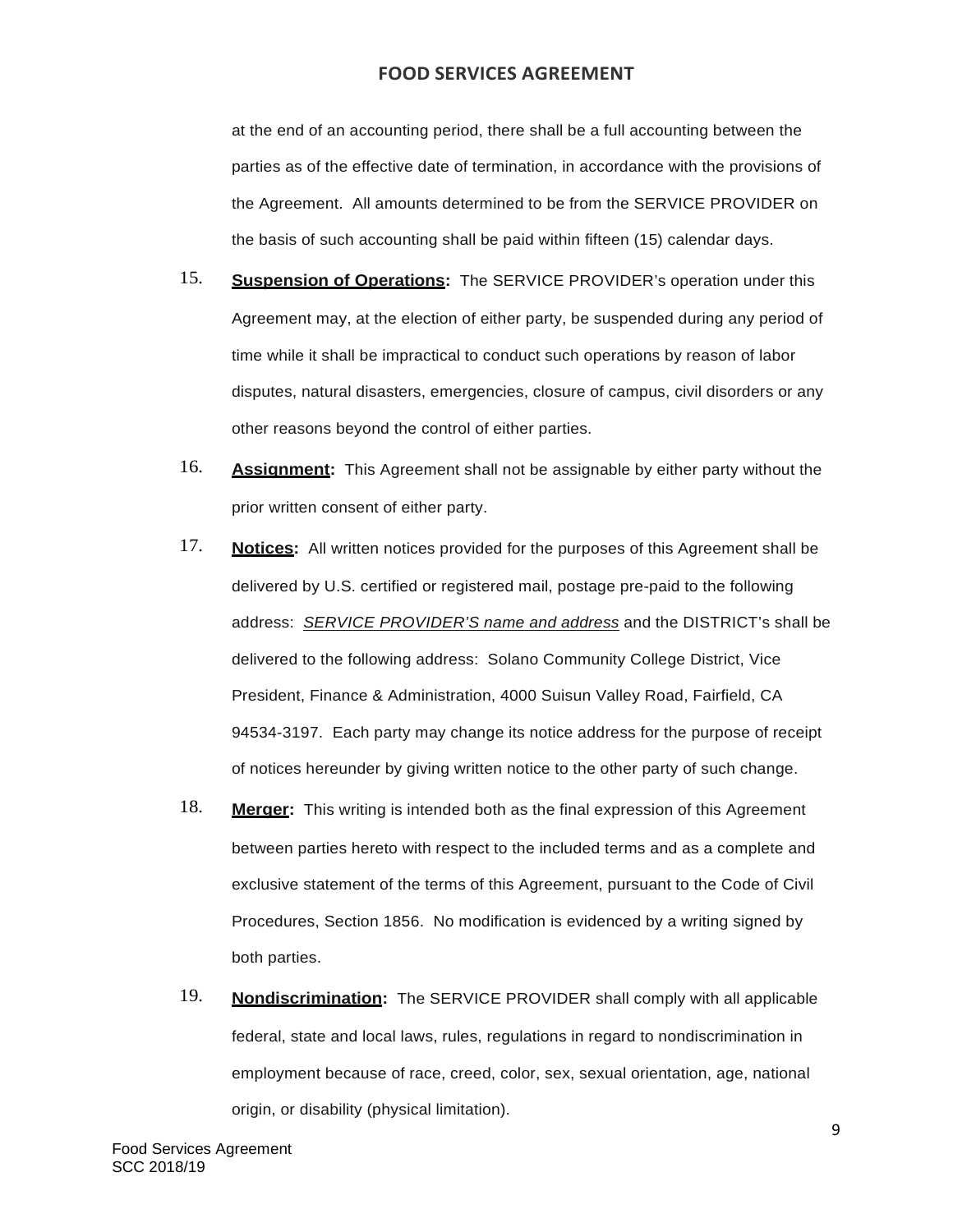- 20. **Severance:** In the event that one or more of the provisions of this Agreement shall be invalidated for any reason by a court of competent jurisdiction, any provision so invalidated shall be deemed to be separable from the other provisions hereof and the remaining provisions hereof shall continue to be valid and fully enforceable.
- 21. **Conflict of Interest:** The SERVICE PROVIDER promises that it presently has no interest and shall not acquire any interest, direct or indirect which would conflict in any manner or degree with the performance of services described hereunder. The SERVICE PROVIDER further promises that in the performance of this Agreement no person having any such interest shall be employed.
- 22. **Status of the SERVICE PROVIDER and it's Personnel:** In the performance of its duties under this Agreement, the SERVICE PROVIDER shall serve as an Independent SERVICE PROVIDER and not otherwise. Any regular staff engaged in the operations and performance of services described hereunder shall be employees of the SERVICE PROVIDER and not the employees of the DISTRICT for the purpose, and all such regular staff shall be under the supervision, direction and control of the SERVICE PROVIDER. All employees shall be subject to the rules and regulations of the DISTRICT and shall comply with the health and sanitation and the handling and disposal of any hazardous waste product regulations of any applicable government agency. The SERVICE PROVIDER further agrees to comply with all applicable federal, state and local laws, rules and regulations.
- 23. Time is of the essence of this Agreement.

IN WITNESS WHEREOF, this Agreement is executed on the date below:

#### SOLANO COMMUNITY COLLEGE DISTRICT SERVICE PROVIDER

| –<br> |  |  |  |  |
|-------|--|--|--|--|
|-------|--|--|--|--|

Food Services Agreement SCC 2018/19